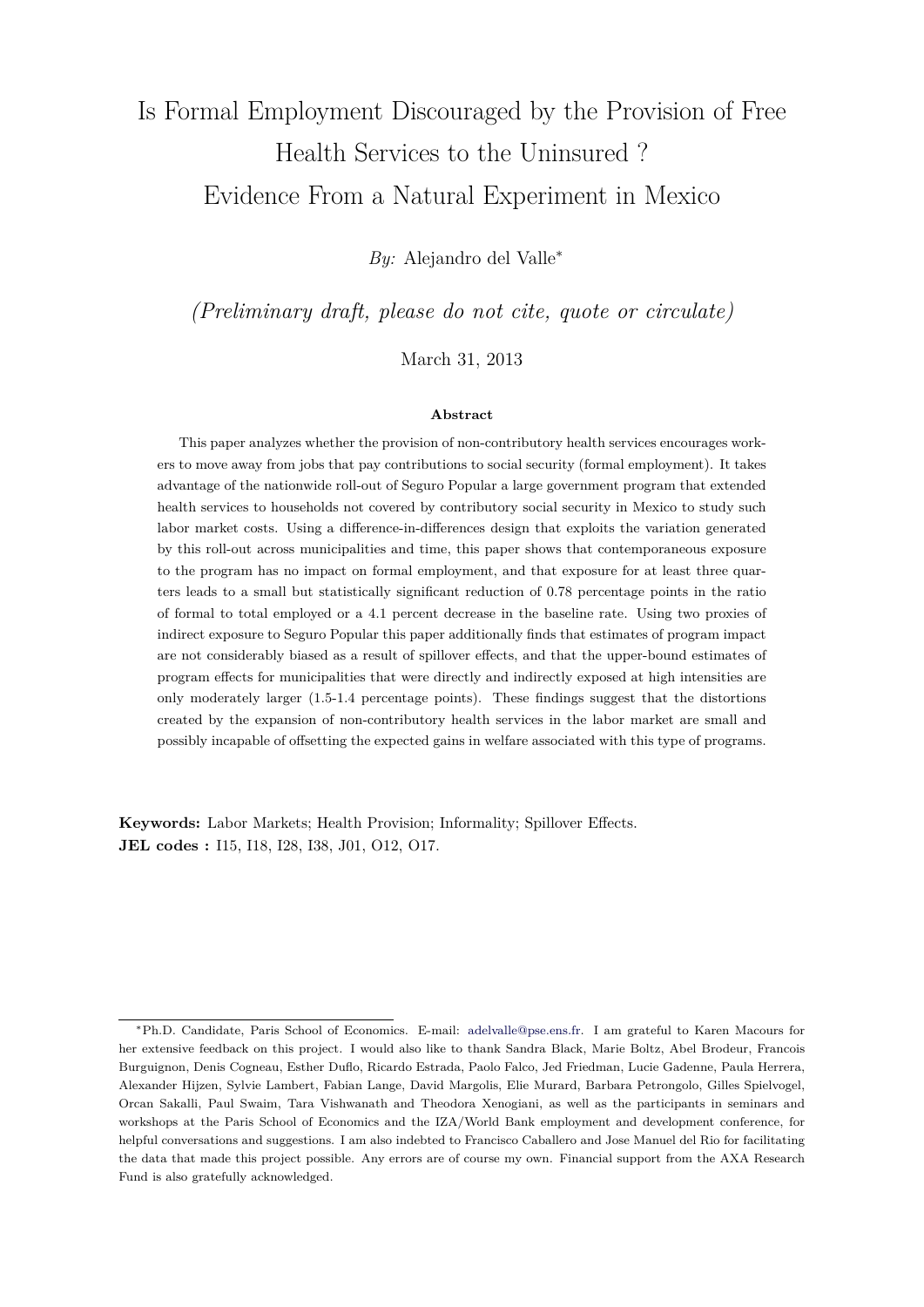## **Introduction**

Nearly one-third of the world population has no access to health services, and most of the uncovered are concentrated in developing and middle income countries [\(ILO,](#page-28-0) [2008\)](#page-28-0). With-in these countries, over-reliance on contributory social security systems, limited to affiliated workers and their families, results in low coverage rates that are strongly skewed against those at the bottom of the income distribution.

Over the last two decades a number of countries have implemented large scale health reforms, aimed at improving the degree of protection against impoverishing health shocks by increasing coverage.[1](#page-0-0) Although, each reform has its own set of specific features, at their core there is some sort of noncontributory program.[2](#page-0-0) These can range from those that fully subsidize contributions to social security for targeted groups (e.g. Chile and Turkey), to programs that result in the introduction of a separate non-contributory tier that runs in parallel to contributory social security, (e.g. Mexico, China, India and Indonesia).

This type of interventions could be expected to be welfare improving, directly through their effect on health outcomes and indirectly through the related gains in productivity, human capital accumulation, and poverty reduction. However, there might be negative consequences for the labor market. The provision of quasi-free health services to the uninsured amounts to a reduction in the relative benefits derived from contributory social security, potentially leading more workers to become or remain in-formal, [Levy](#page-28-1)  $(2007)$  and [Wagstaff](#page-28-2)  $(2007).<sup>3</sup>$  $(2007).<sup>3</sup>$  $(2007).<sup>3</sup>$  This could reduce the number of tax payers and raise the total cost of non-contributory health services, while increasing the fraction of the population that will be unable to access the package of benefits that remain bundled with social contributions (e.g. retirement pensions, disability benefits). Furthermore, there might exist a negative link between informality and productivity, which operates through firm's investment in labor training and technology adoption. Such concerns were strongly present in the Mexican policy dialogue regarding Seguro Popular (SP) a program that provides quasi free health services for those not covered by the contributory social security (Levy, 2007, 2008).

The main purpose of this paper is to weigh in on the cost side of this trade-off, by empirically establishing the impact that this type of interventions can have on formal employment. Conceptually, it is unclear whether the parallel provision of non-contributory health services will result in a large reduction of formal employment, as this depends not only on the change of relative incentives but also on the capacity of individuals to respond to them. In a competitive labor market a strong reduction in formal employment may be expected, both as a result of individuals being encouraged to look for informal jobs, as well as by discouraging individuals from seeking formal jobs. By comparison, if the labor market is segmented and workers are unable to choose between sectors, the effects should be significantly smaller. The only likely effect would operate through a reduction in the degree of effort invested in searching for a formal job, plausibly leading to a reduction in the number of transitions towards the formal sector.<sup>[4](#page-0-0)</sup> Hence, the most informative upper bound estimates of program impact would be derived in the case of a country where the labor market is competitive, a large scale intervention has been put in place, and a strong case for the internal validity of the estimates can be made.

 $1A$  non-exhaustive list of countries that have implemented large scale health reforms that aim to achieve universal health care coverage, include: Brazil, Chile, China, Colombia, India, Indonesia, Israel, Mexico, Peru, Taiwan, Thailand, Turkey.

<sup>2</sup>See [OECD](#page-28-3) [\(2011\)](#page-28-3) for a more detailed review and [Robalino et al.](#page-28-4) [\(2010\)](#page-28-4) for an overview of social protection in Latin America.

<sup>3</sup>Although, formality is a multi-dimensional concept, in this article it will be equated with paying contributions to social security, as this is the most relevant dimension for the policy issue at hand.

<sup>4</sup>See [Perry et al.](#page-28-5) [\(2007\)](#page-28-5) for an overview of the competing theoretical interpretations and their implications.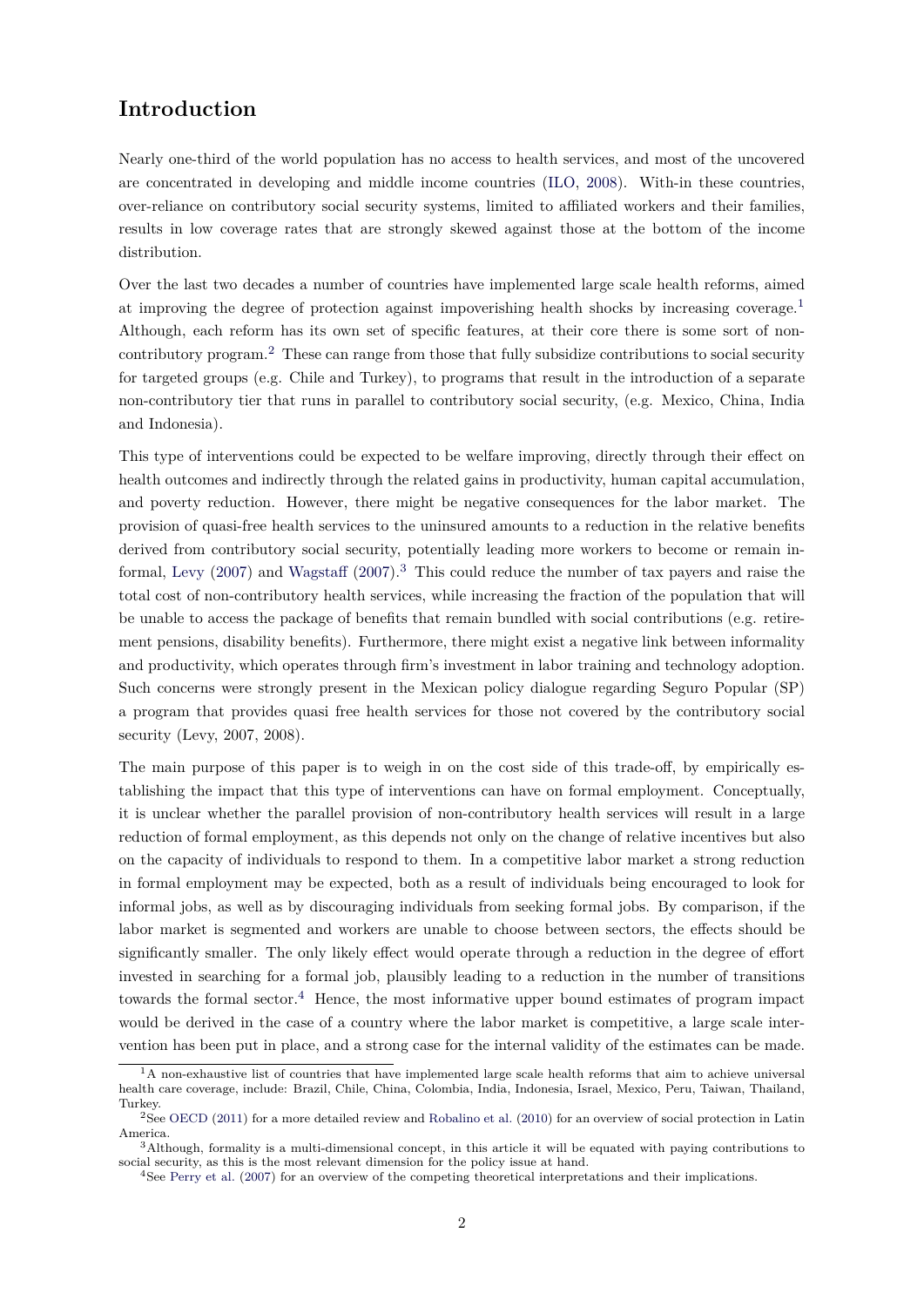For all this reasons Mexico provides an almost ideal setting for addressing this question.

In terms of the Mexican labor market there is little evidence in support of segmentation, [Maloney](#page-28-6) [\(2003\)](#page-28-6) and [Maloney and Bosch](#page-28-7) [\(2006\)](#page-28-7). More specifically, minimum wages have not been binding for a decade, unions are primarily concerned with preserving employment, wages are extraordinarily flexible during crises, and the patterns of worker transitions between all sectors, formal and informal do not correspond to those of a segmented market.

Regarding the program, in 2004 the Mexican government introduced SP, and rolled it out to more than 42 million affiliates by 2010, making it the largest expansion of non-contributory health services in the Americas. The increase in coverage was accompanied by a significant increase in government health care expenditures and possibly by improvements in quality. According to the presidential report to congress in 2011 cited in [Azuara and Marinescu](#page-27-0) [\(2011\)](#page-27-0), average non-contributory public health expenditures increased by as much as 50% from 1080 in 2000 to 1620 pesos in 2010. Additionally, it is has been argued that the program not only helped standardized the quality of services across the country, but that it also improved access while increasing the scope of services, [Lakin](#page-28-8) [\(2010\)](#page-28-8). More specifically, it offered for the first time a guaranteed package of benefits, (i.e., drugs and interventions), that required no out-of-pocket payments at the point of service, and that was deemed capable of covering at least 90% of the disease burden. Positive impacts on the use of health services and expenditures have been document in a series of papers [\(Knaul et al.](#page-28-9) [\(2006\)](#page-28-9), [Gakidou et al.](#page-27-1) [\(2007\)](#page-27-1), [Knox](#page-28-10) [\(2008\)](#page-28-10), [Barros](#page-27-2) [\(2008\)](#page-27-2)) including a randomized control trial that shows that SP was able to sharply reduce both out-of-pocket and catastrophic health care expenditures [King et al.](#page-28-11) [\(2009\)](#page-28-11).

Interestingly for identification, the progressive roll out of the program at the municipal level created a source of variation across space and time in the provision of SP services, which can be exploited using a difference-in-differences design, where municipalities that received the program at an earlier stage serve as the treatment group and those that received it later serve as the control group. As long as the change in the control group provides an unbiased estimate of the counterfactual I will be able to estimate the causal impact of SP on formal employment. While this claim cannot be tested directly, this paper focuses on a subsample of municipalities for which it is possible to show that pre-intervention time trends between potential treatment and control groups are parallel, making the common trend assumption plausible and thereby allowing me to make a stronger claim of internal validity.

Additionally, in order to address other threats to identification, such as time varying factors that are related to both the timing of SP and formal employment, this paper will lay out the alternative objectives that federal and state authorities could have pursued when deciding program roll out, narrow down the type of confounding factors that are likely to play a significant role, and then take advantage of various data sources, from public finance administrative records to electoral results at the municipal level, in order to directly control for these factors in the difference-in-differences specification.<sup>[5](#page-0-0)</sup>

The empirical strategy deals with two additional issues. The first is expanding the analysis to estimate the effect of lagged exposure to the program. This is important because it is reasonable to assume both that individuals are unlikely to be immediately aware about the availability of SP and/or that the initial valuation of the services is low given their experience with other governments programs. The second issue that the paper addresses is whether municipalities could have been indirectly exposed to SP or its effect on the labor market. Exploring the validity of the stable unit of treatment assumption is particularly interesting in this setting as its violation may not only be a source of bias but also of heterogeneity in program impact. Two proxies of spillover effects help gauge the impact of indirect

<sup>5</sup>A detailed description of the datasets can be found on page [1](http://www.parisschoolofeconomics.eu/docs/del-valle-suarez-alejandro/appendices_res.pdf#section.1) of the online appendices.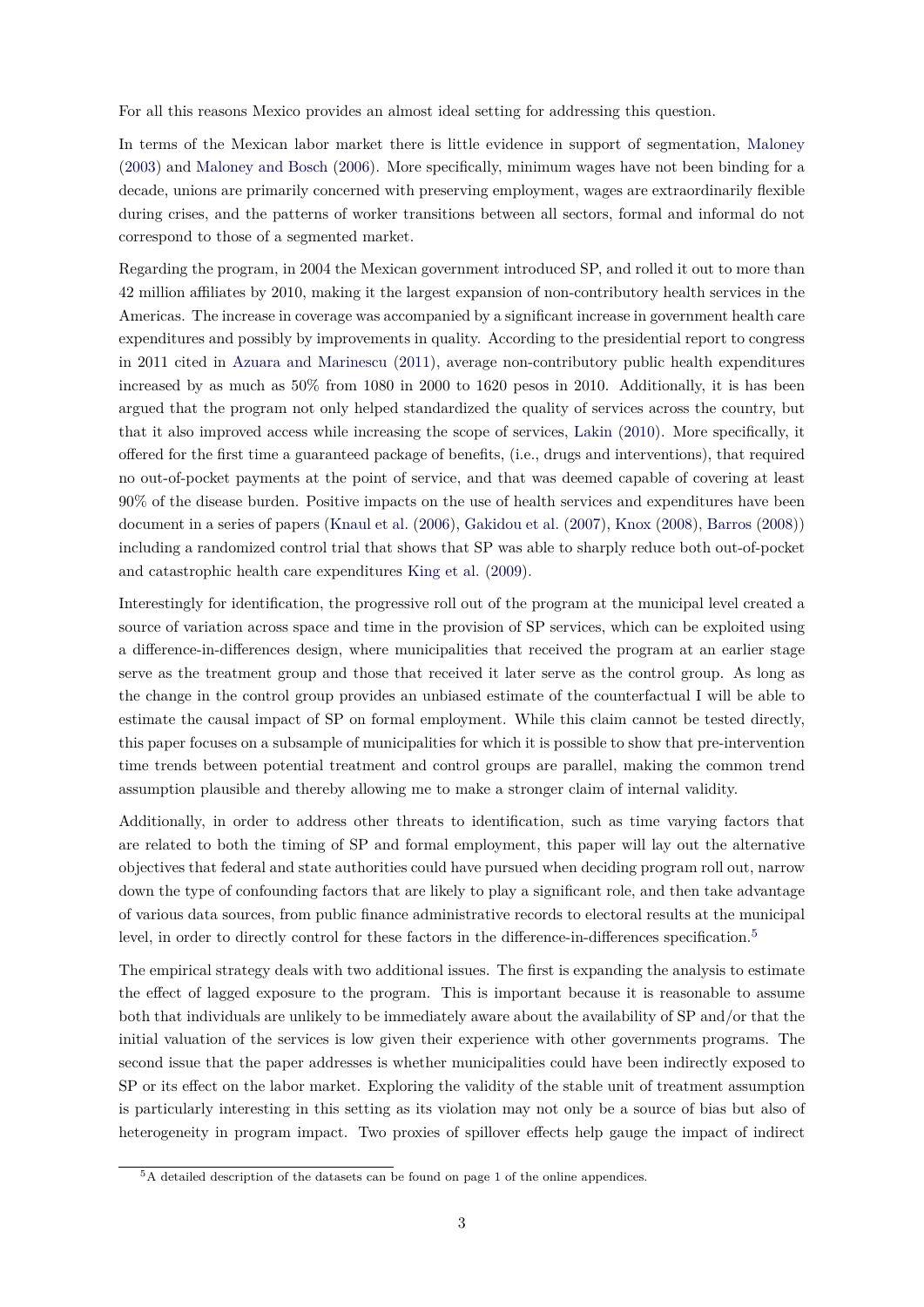exposure: distance to the nearest municipality offering SP, and the share of population of neighboring municipalities with direct access to SP.

As such, this paper goes beyond a recent set of papers analyzing the labor market consequences of SP [Campos-Vazquez and Knox](#page-27-3) [\(2008\)](#page-27-3), [Bosch and Campos-Vazquez](#page-27-4) [\(2010\)](#page-27-4), [Aterido et al.](#page-27-5) [\(2011\)](#page-27-5), as well as [Azuara and Marinescu](#page-27-0) [\(2011\)](#page-27-0). First it contributes to the literature by employing an empirical strategy that pays careful attention to possible violations of internal validity, thereby allowing me to derive causal estimates of both the contemporaneous and lagged impact of SP on formal employment with less stringent assumptions. Second, the role that indirect exposure to SP plays is accounted for, bolstering the reliability of the estimates of program impact, as well as providing interesting insights into the mechanisms that are possibly limiting the negative labor market effects of this type of programs.

Briefly, the main findings are that contemporaneous exposure to SP has no impact on the ratio of formal to total employed.[6](#page-0-0) Exposure for at least three quarters leads to a small but statistically significant reduction of 0.78 percentage points or a 4.1 percent decrease in the baseline rate. Estimates controlling for spillover effects are statistically undistinguishable from those previously derived, suggesting that at average levels of indirect exposure estimates of program impact are not considerably biased. Estimates that explore the effect of indirect exposure at the highest levels observed in the sample, indicate in the case of treatment municipalities that the total program effect is only moderately larger, 1.4 or 1.5 percentage points depending on the proxy that is used.

The paper is hence organized as follows: Section 2, provides a brief background on the Mexican health care system. Section 3, describes the identification strategy. Section 4, presents the main set of results and discusses a wide range of robustness checks. Section 5, explores the role of spillover effects, and section 6 concludes.

## **2 Background**

From its onset in 1943 the health care system in Mexico has been segmented by employment status. The majority of private sector workers (and their families) are affiliated with IMSS[7](#page-0-0) while public sector employees access their services through ISSSTE.<sup>[8](#page-0-0)</sup> Like in other contributory social security systems, these organizations serve as both social security funds and as health providers. However, in the case of Mexico, affiliates have no guaranteed package of drugs or interventions, they are only able to access hospitals operated by their own fund, and other types benefits, such as pensions or disability benefits, are bundled with health services.<sup>[9](#page-0-0)</sup> In exchange for these set of benefits employers and employees pay a pay-roll tax premium that is subsidized by the government. Workers contributions roughly correspond to 31.5 % of wages, with almost a third of that amount going to health care.

Since the 1990's Mexicans without employment could potentially join IMSS through the family health insurance provision. However, the lack of coverage for pre-existent conditions and the requirement to pay both the employee and the employer contributions meant that inscriptions through this channel are for all purposes negligible.

<sup>6</sup>This zero result is sharply estimated.

<sup>7</sup>By its acronym in Spanish: Instituto Mexicano de Seguro Social

<sup>8</sup>By its acronym in Spanish: Instituto de Seguridad y Servicios Sociales de los Trabajadores del Estado

<sup>&</sup>lt;sup>9</sup>A more extensive list of services include: life insurance, retirement pensions, disability benefits, housing loans, severance payments and in kind transfers such as sports, cultural facilities and day care services.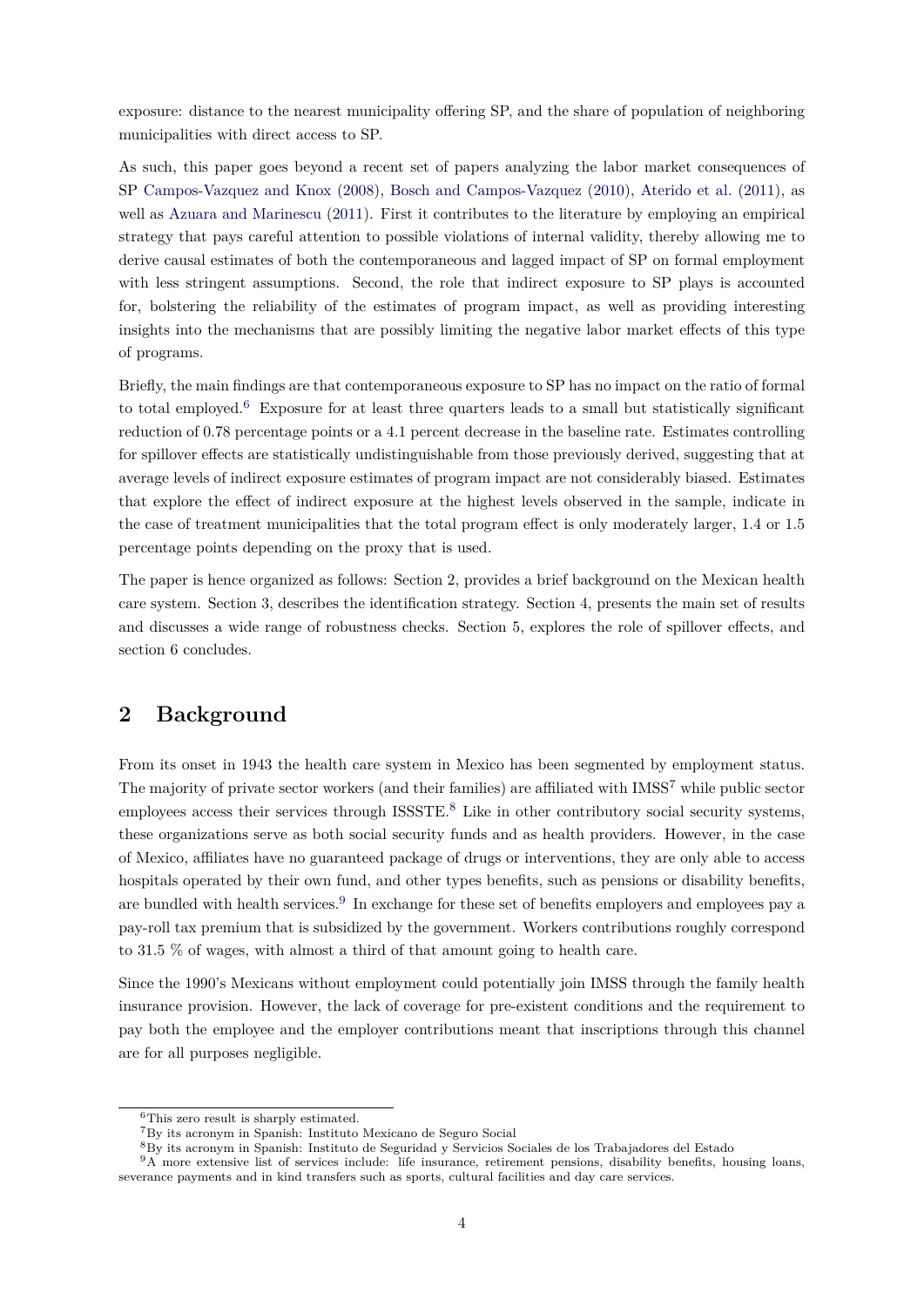Prior to the introduction of SP those not covered by contributory social security, roughly 66% of the employed,<sup>[10](#page-0-0)</sup> relied on health services provided by the ministry of health through its own network of clinics and hospitals. And while qualitative assessments have usually pointed out that the services in this network can best be described as "limited, frequently unavailable and often requiring out-ofpocket payments at the point of service", [Lakin](#page-28-8) [\(2010\)](#page-28-8). It's hard to draw general conclusions over the quality of services as they are likely to have varied across states, both as a result of the decentralization process in the 1980s that made states responsible for health expenditure in the non-contributory tier, and also because of the skewed distribution of federal health funds which tended to favor states that were generally better off, [Lakin](#page-28-8) [\(2010\)](#page-28-8).

That said, given the large disparities between the insured and the uninsured in terms of health expenditures and health outcomes, it is likely that even in the most efficient and well funded states the services of contributory social security out performed those of the non-contributory tier. [OECD](#page-28-12) [\(2005\)](#page-28-12) shows that per-patient expenditure in the non-contributory tier was roughly half of that of IMSS and ISSSTE. Accordingly, the work of [Gakidou et al.](#page-27-1) [\(2007\)](#page-27-1) documents that while infectious diseases were a minor cause of death for the population covered by the contributory social security tier, they remained prevalent among the uninsured population.

Following a pilot phase, that took place between the fourth quarter of 2002 and the fourth quarter of 2003. The flagship program of the comprehensive overhaul of Mexico's General Health Law, came into effect on January 1 *st* 2004. SP represented a departure from the status-quo, because it achieved three broad objectives. First, it substantially increased federal financing to the non-contributory tier, which grew from US \$2.8 billion in 2000 to US \$5.8 billion in 2007, [Lakin](#page-28-8) [\(2010\)](#page-28-8). Second, it standardized the quality of services by progressively shifting federal resources to states that tended to be underfinanced while exerting additional federal control, by attaching conditions to the use of these new resources. Third, it improved efficiency by creating a national risk pool for particularly expensive interventions.

On the whole, for the uninsured population these changes lead to an overall increase in the access to health services, both as consequence of improved infrastructure but also because of the elimination of any kind of fees at the point of service. Additionally, SP increased substantially the scope of health services by introducing for the first time a guaranteed package of basic services. This package was originally composed of 169 interventions, which go from routine check-ups to third level surgeries, as well as 333 drugs deemed capable of covering 90% of the disease burden in a given region. Over time the package has been continuously upgraded, by 2006 it included 269 medical interventions, and it currently covers 275.[11](#page-0-0) In addition, to the basic package affiliates are covered through the catastrophic expenditure fund against illness such as AIDS, childhood cancers, cervical cancer, premature birth and other particularly expensive conditions.

The affiliation process to SP, requires eligible individuals, that is to say, Mexican residents 18 years or older who are not covered by contributory social security, to visit one of the 912 information and affiliation modules, known as MAO's by their acronym in Spanish, there the head of the household will provide some basic documentation, which includes an identification document know as the CURP, as well as proof of residency and the birth certificate of the members of the family that are to be included in the insurance policy. According to the rules of the program, the spouse or partner, sons, biological or adopted until the age of 18 or up to 25 if in school and unmarried, as well as relatives older than 64 who reside in the same dwelling, will be covered by the issued policy.

 $10$ Calculations from the 2002 Q4 INEGI ENE LFS.

<sup>11</sup>Annual reports by the Comision Nacional de Proteccion Social en Salud.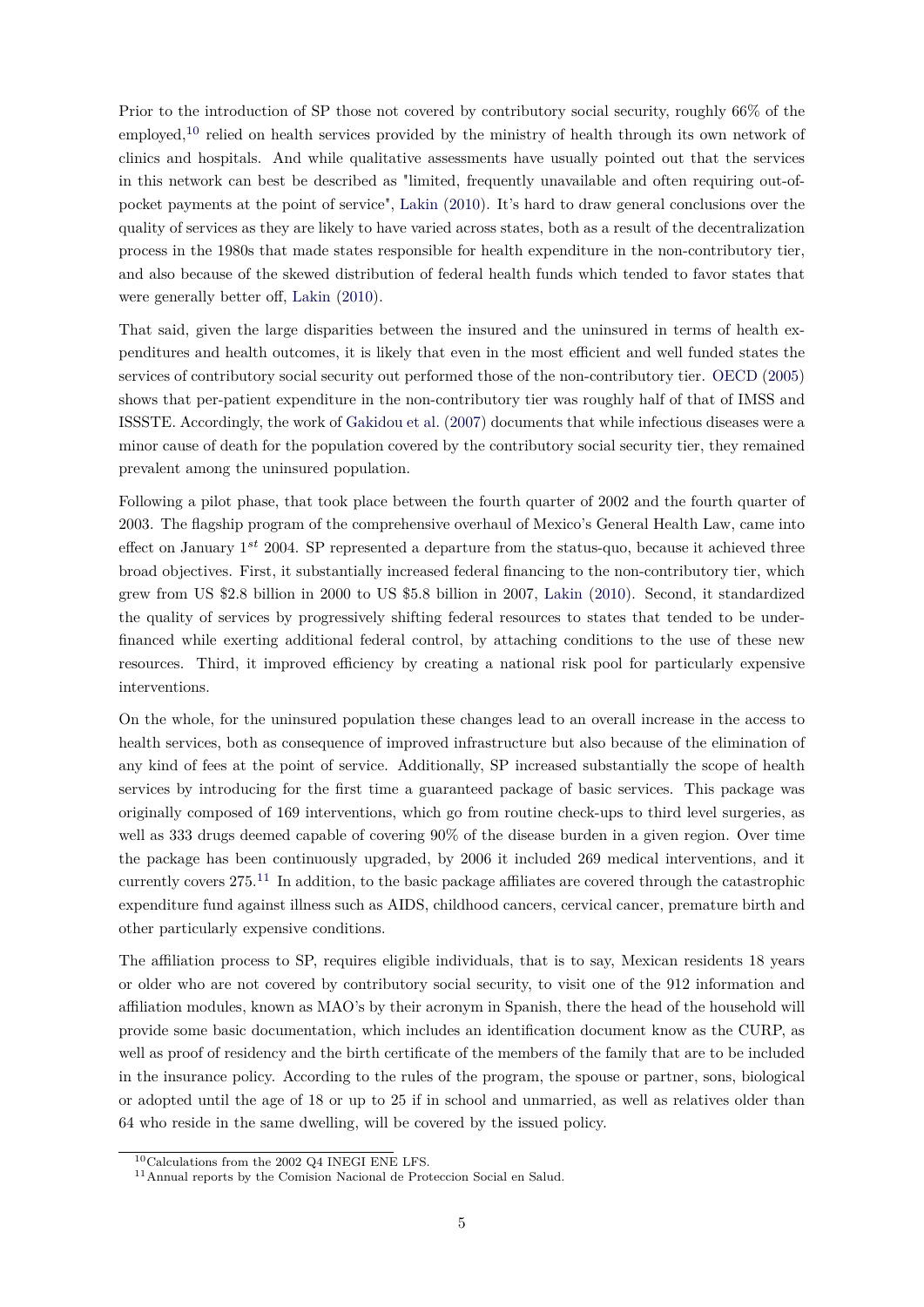During the visit to the MAO individuals were also administered a small income evaluation survey, that would be used to determine the premium that families would be required to pay for a SP policy. It was planned that the first two income deciles would receive the program for free while the higher income deciles would have to pay a progressive premium. In practice, however, the program was provided free of cost to the overwhelming majority of affiliates, [Scott](#page-28-13) [\(2006\)](#page-28-13). This is probably the consequence of using a survey that could be easily manipulated by "field officers trying to meet affiliation targets and by families trying to avoid premium payments.", [Lakin](#page-28-8) [\(2010\)](#page-28-8), and/or to collective affiliations made by unions, NGO's and other government agencies that were generally exempted from any kind of verification procedure. All in all, while SP may have been envisioned as a health insurance program in practice it operated as a large expansion of non-contributory health care services.

Another important feature of the program is its implementation at the municipal level, and while it would be ideal to have an official record of when and where SP services had been offered, $12$  after discussing with senior SP officials, it was clear that the only accurate records available were the number of affiliations by municipality and quarter. In order to recover the sequence in which SP was introduced across municipalities from this administrative records, I define that a municipality has direct access to SP when the number of affiliations is larger than 10, this cut-off point while arbitrary has no bearing on any of the results of this paper which have been reproduced using various cut-off points (e.g., when the affiliation threshold is set at 5 or 1, available upon request).

Using the previous definition, Table [1a](#page-6-0) below, illustrates how the roll out of the program brakes down by year, while figure [1b](#page-6-0) highlights that even though the uninsured have the option to affiliate to SP at any point, program take up grew side by side with the introduction of the program at the municipal level. Here it is worth emphasizing that 61% of municipalities received the program between 2004 and 2006 and that during this period SP coverage of the uninsured population sharply increased from 3.6% to 26%. Among those municipalities with direct access to SP the average take up rate of the uninsured population during this same period was in the order of 27%, with municipalities in the top decile reaching coverage rates of up to 88% as detailed in figure [3](http://www.parisschoolofeconomics.eu/docs/del-valle-suarez-alejandro/appendices_res.pdf#figure.caption.29) of the online appendices.

Finally, in terms of the data sources used a detailed description of the variables and the datasets can be found on page [1](http://www.parisschoolofeconomics.eu/docs/del-valle-suarez-alejandro/appendices_res.pdf#section.1) of the online appendices. Briefly, this paper will employ data produced by the Mexican bureau of statistics (INEGI), including the labor force surveys ENE and ENOE, the 2000 census, geostatistical datasets at the locality, municipal and state level, as well as municipal level records of public finances and health infrastructure. Additionally, data on SP affiliations by municipality and quarter comes from the health and social protection bureau (CNPSS). Electoral results and measures of political competition at the municipal and state level have been originally compiled by the financial group (BANAMEX) and the think tank (CIDAC) but have been later on complemented and updated by myself from various public sources.

<sup>12</sup>A municipality is a second level administrative division, equivalent to a county in the US.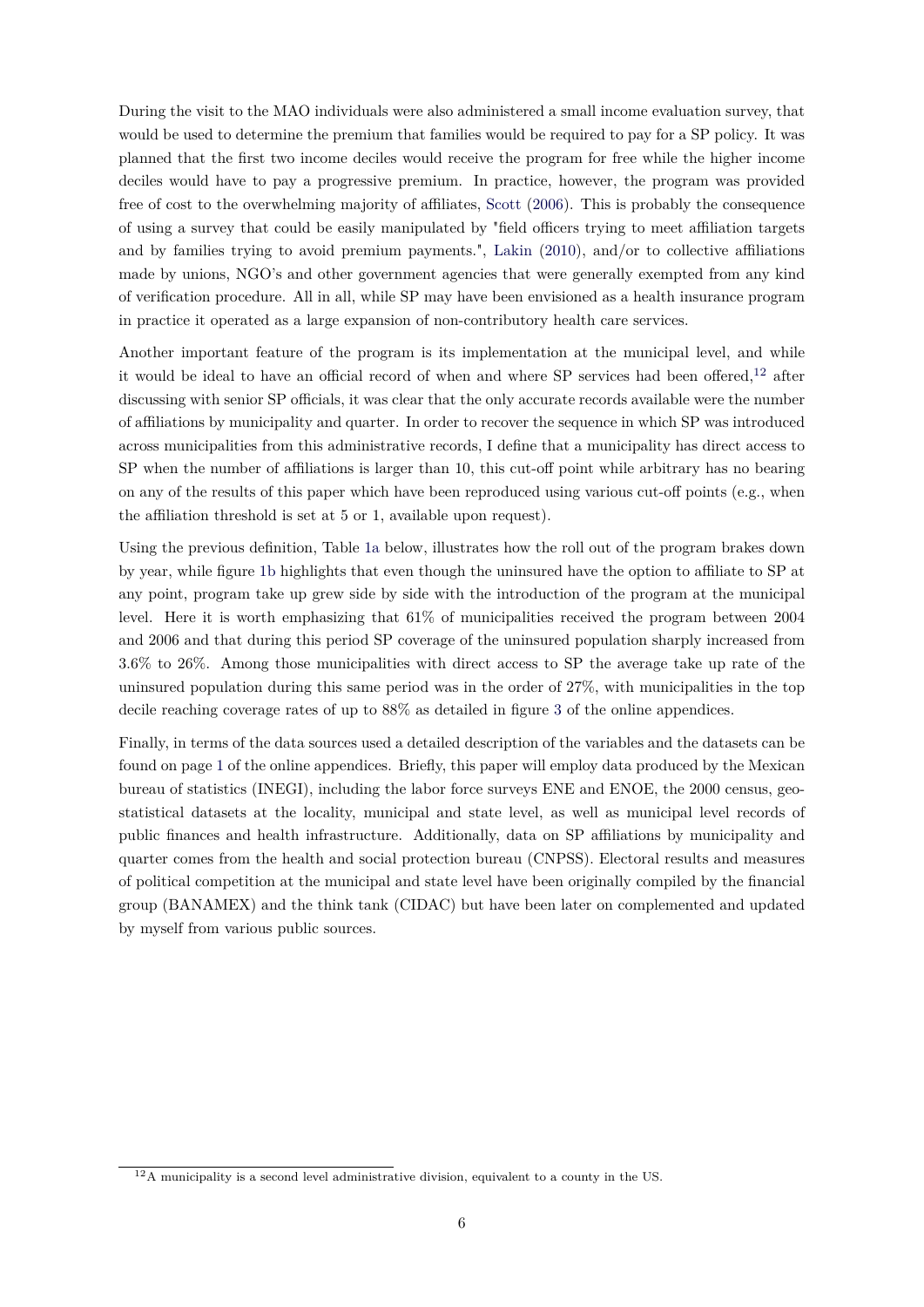#### Figure 1: Geographical Coverage and Program Take up.

<span id="page-6-0"></span>

(b) Program Take Up as Fraction of: Municipalities and Population (Total and Uninsured).

## **3 Identification Strategy**

This section addresses the central policy issue of establishing whether SP is capable of reducing formal employment. More specifically, the objective of the paper is that of identifying the average effect of the program on the ratio of formal to total employment in the municipalities in which the uninsured population has been given access to services by SP (i.e., the average impact of treatment on the treated).

This would ideally be done by comparing at the same point in time the ratio of formal to total employment when SP services are offered in a given municipality to the counterfactual (i.e. the ratio of formal to total employment when the only medical services available to the uninsured population are those originally provided by the Ministry of Health). Since this counterfactual cannot be observed, it must be estimated.

A first best would be to have SP randomly assigned across municipalities and then compare the average outcomes for the two groups. However, in the absence of a randomized control trial, a second best is that of using a non experimental method such as the difference-in-differences design.

In this case, it may be possible to estimate the causal impact of SP, by comparing the change in the ratio of formal to total employment before and after the introduction of SP for a group of municipalities that received the program at an early stage (i.e., the treatment group), with the change in the ratio of formal to total employment for a group of municipalities that had not yet received the program (i.e., the control group). Because SP services were progressively rolled out across municipalities during the 2002-2007 period there are many potential "experiment" to exploit. And although the background discussion suggests that it is reasonable to focus on the post 2004 period where the sharp increase in program take up begins, it is still desirable to establish whether a stronger claim of internal validity can be made by further narrowing down the period and sample of municipalities that will be taken into consideration.

In a nutshell, the advantage of this type of design, is that the change in the treatment group allows me to control for time invariant characteristics of municipalities that may be correlated with the timing of SP and formal employment, while the change in the control group accounts for time varying factors

 $\emph{calculations based on administrative records of the CNPSS and the$ *2000 Census.*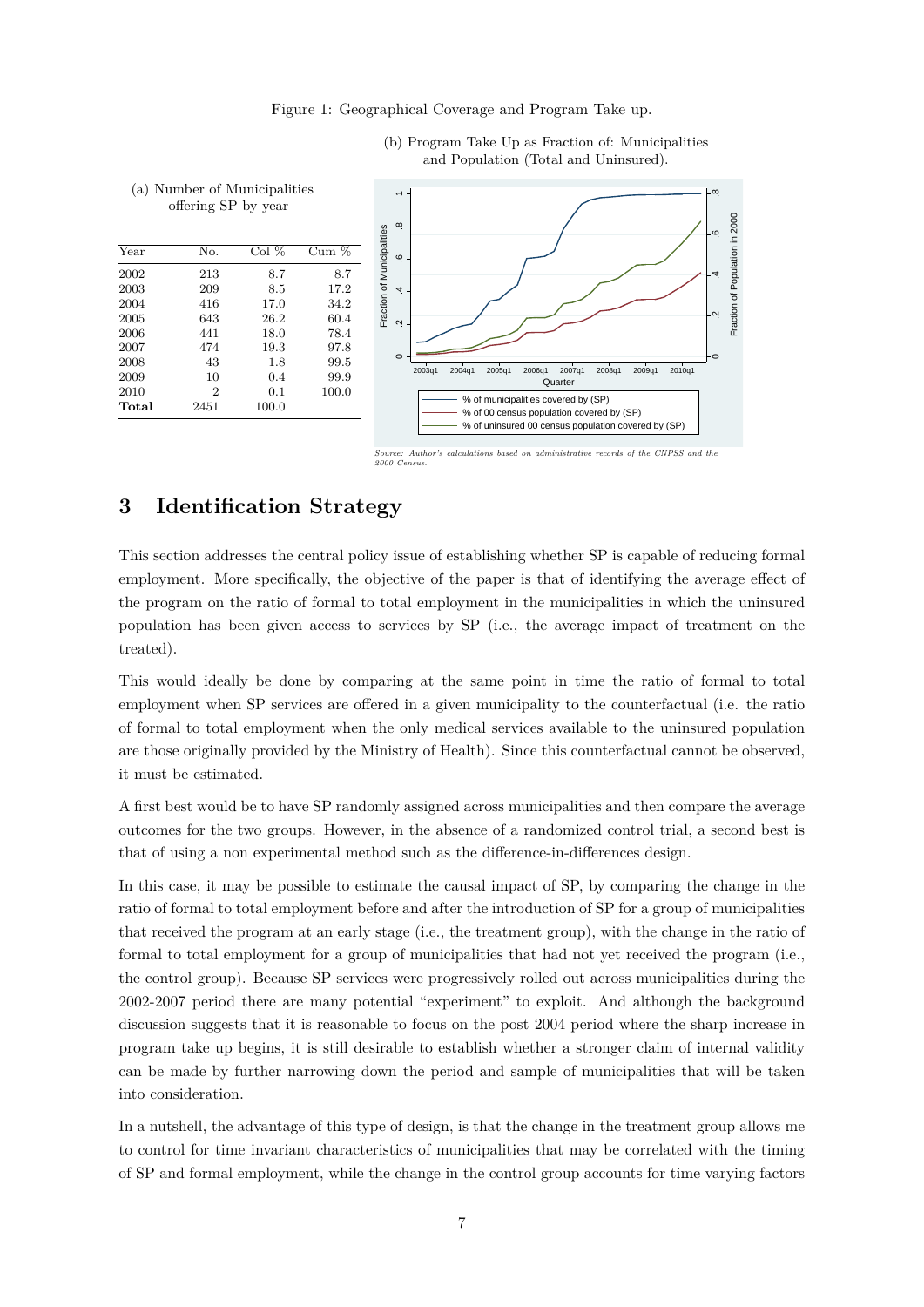that are common to both control and treatment municipalities. Thus, As long as it can be confidently claimed that the change in the control group provides an unbiased estimate of the counterfactual, it is possible to establish a causal link between SP and its impact on the ratio of formal to total employment. This identification assumption cannot be directly tested but supporting evidence can be provided.

In what follows, I will show that the pre-intervention time trends in the ratio of formal to total employed are parallel between two groups of municipalities that received the program at different stages, potentially providing a treatment and control group for whom it is likely that in the absence of SP their trends would have continued to be parallel in the post-intervention period.

Additionally, in order to deal with other threats to internal validity, such as time-varying unobserved covariates correlated to both the timing of SP and formal employment, a detailed discussion of the determinants of program placement will be made and the most likely confounding factors singled out and controlled for in all specifications. Finally, it will be shown that the group of municipalities for which the strongest claim of internal validity can be made is also the most homogeneous in terms of their economic characteristics at baseline, thereby reducing the likelihood that estimates of program impact could be biased in the event that the effect of SP varies in relation to the characteristics of municipalities

#### **3.1 Pre-Intervention Time Trends**

Figure [2](#page-7-0) below, provides a first glimpse of how the time trends in the ratio of formal to total employ- $\text{ment}^{13}$  $\text{ment}^{13}$  $\text{ment}^{13}$  vary according to the year in which the program was introduced. The first vertical line denotes the quarter in which SP begun operating as a pilot while the second line denotes the time at which the program was officially launched. As can been seen while the time trends between those municipalities that received SP in 2004, 2005 and 2006 appear to be parallel, those of municipalities that received the program in 2007 are clearly distinct.



<span id="page-7-0"></span>Figure 2: Formal employment trends in the pre-intervention period by year in which the municipalities received SP.

*Source: Author's calculations based on ENE.*

<sup>&</sup>lt;sup>13</sup>One specificity of the Mexican case worth nothing, is that the statistical bureau INEGI moved from the ENE labor force survey (LFS) to the ENOE LFS in the first quarter of 2005. Given that there might be some comparability issues, I will only use data from the ENOE survey for the rest of the paper. However, in this section, I am obliged to use data from the ENE survey which goes back to the first quarter of 2000.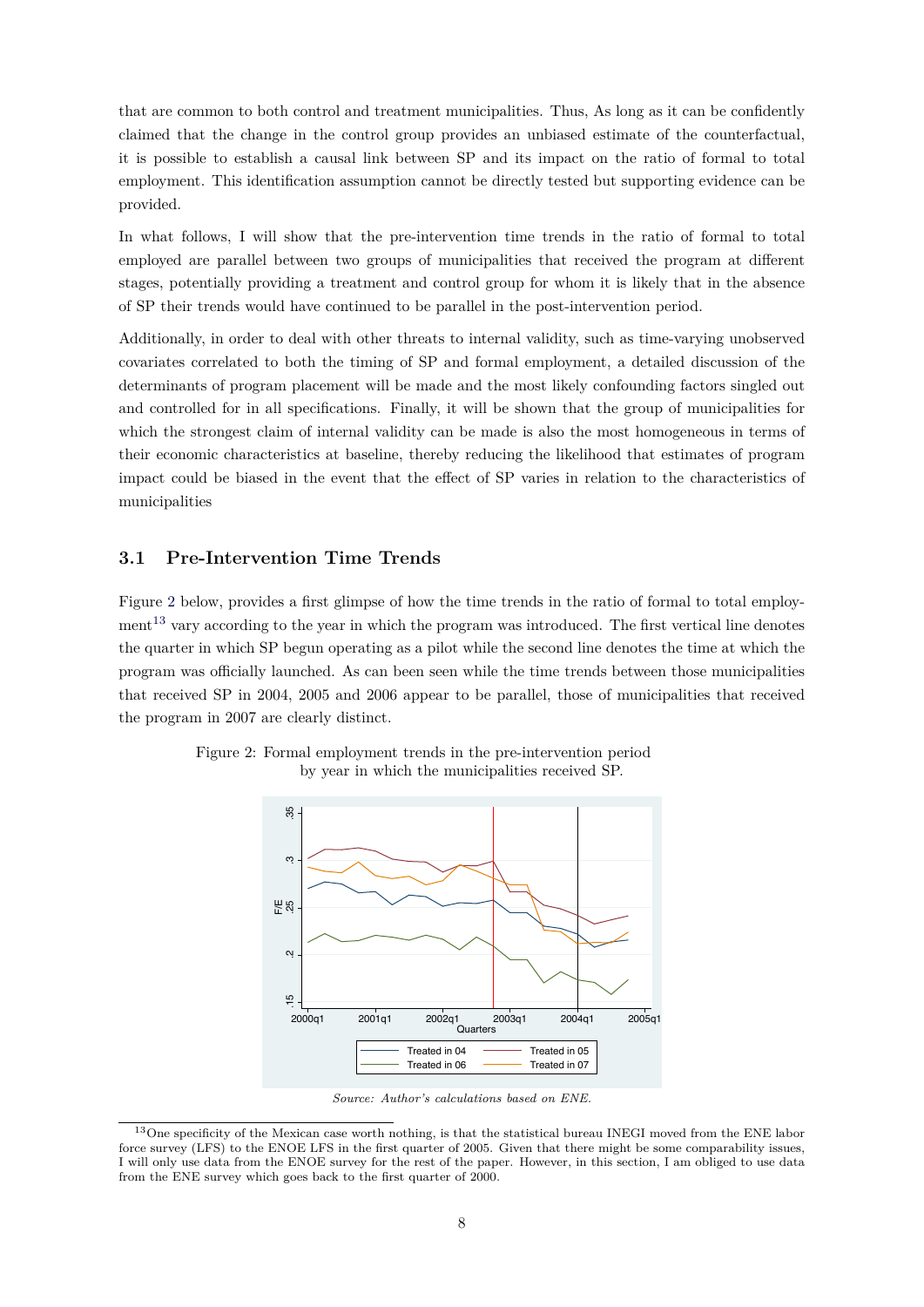In order, to test whether the pre-intervention time trends are parallel between a first obvious choice of treatment and control group, namely, those municipalities that were going to receive the program in 2005 (the treatment group) and those were it would be introduced in 2006 (the control group). I estimate a simple model that uses only pre-intervention observations (i.e., before the first quarter of 2004). The dependent variable is the ratio of formal to total employment in municipality (m) at quarter (t), on the right hand side the model includes an indicator variable equal to 1 if a given municipality receives SP in 2005 and 0 if it did in 2006, as well as a full set of quarter dummies and their interactions with the indicator variable.

Figure [4a](http://www.parisschoolofeconomics.eu/docs/del-valle-suarez-alejandro/appendices_res.pdf#figure.caption.30) in the online appendix, depicts the trends between these two groups which appear to be parallel. Furthermore, since the coefficients on the interaction terms between the quarter effect and whether a given municipality received SP in 2005, are neither individually nor jointly significant at conventional levels. I am unable to reject the null hypothesis that pre-intervention quarter dummies are the same for both the treatment and the control group, there by bolstering the case of this choice of control and treatment groups.

Additionally, since figure [2](#page-7-0) illustrates that the municipalities that received the program in 2004 also seem to be parallel to both groups, it might be feasible to expand the sample of treated municipalities with those that received the program at this earlier stage. In order to assess whether this is the case, I test whether the pre-intervention time trends between the treatment and control group remain parallel, when the treatment group is enlarged by including municipalities that received SP in the different quarters of 2004. Figures [4b](http://www.parisschoolofeconomics.eu/docs/del-valle-suarez-alejandro/appendices_res.pdf#figure.caption.30) to [4e](http://www.parisschoolofeconomics.eu/docs/del-valle-suarez-alejandro/appendices_res.pdf#figure.caption.30) found in the online appendix present the main set of results. The main finding is that as before, in all cases I'm unable to reject the null hypothesis that pre-intervention quarter dummies are the same between each of the enlarged treatment groups and the control (municipalities that received the program in 2006). Thereby, suggesting at least five possible configurations of treatment and control groups where a strong case of internal consistency can be made.

# **3.2 What factors determined the order in which municipalities received Seguro Popular ?**

From what is publicly know about the history of SP as well as from conversations with SP officials, it is clear that state governments played a central role in determining the sequence in which municipalities received the program. Both because they were able to determine the moment in which a state would opt-in to the program, and because state governors had considerable leeway in defining the order in which municipalities would receive the program within their state.

The degree to which the influence of state governments was curtailed by the objectives of the federal government is hard to assess. However, after the introduction in 2004 of agreements of participation between states and the federal government, the capacity of state governments to influence program placement is likely to have been considerably constrained. More specifically, the agreements made federal funds for SP conditional on a set of operational guidelines, which in the case of program placement, clearly established that priority was to be given to the poorest municipalities that satisfied a set of minimum infrastructure requirements.

In terms of the identification strategy the influence of the Federal and the state government on the timing of SP has very different implications. While the targeting condition of the federal government, which depends on baseline characteristics of municipalities, is unlikely to pose a major threat, as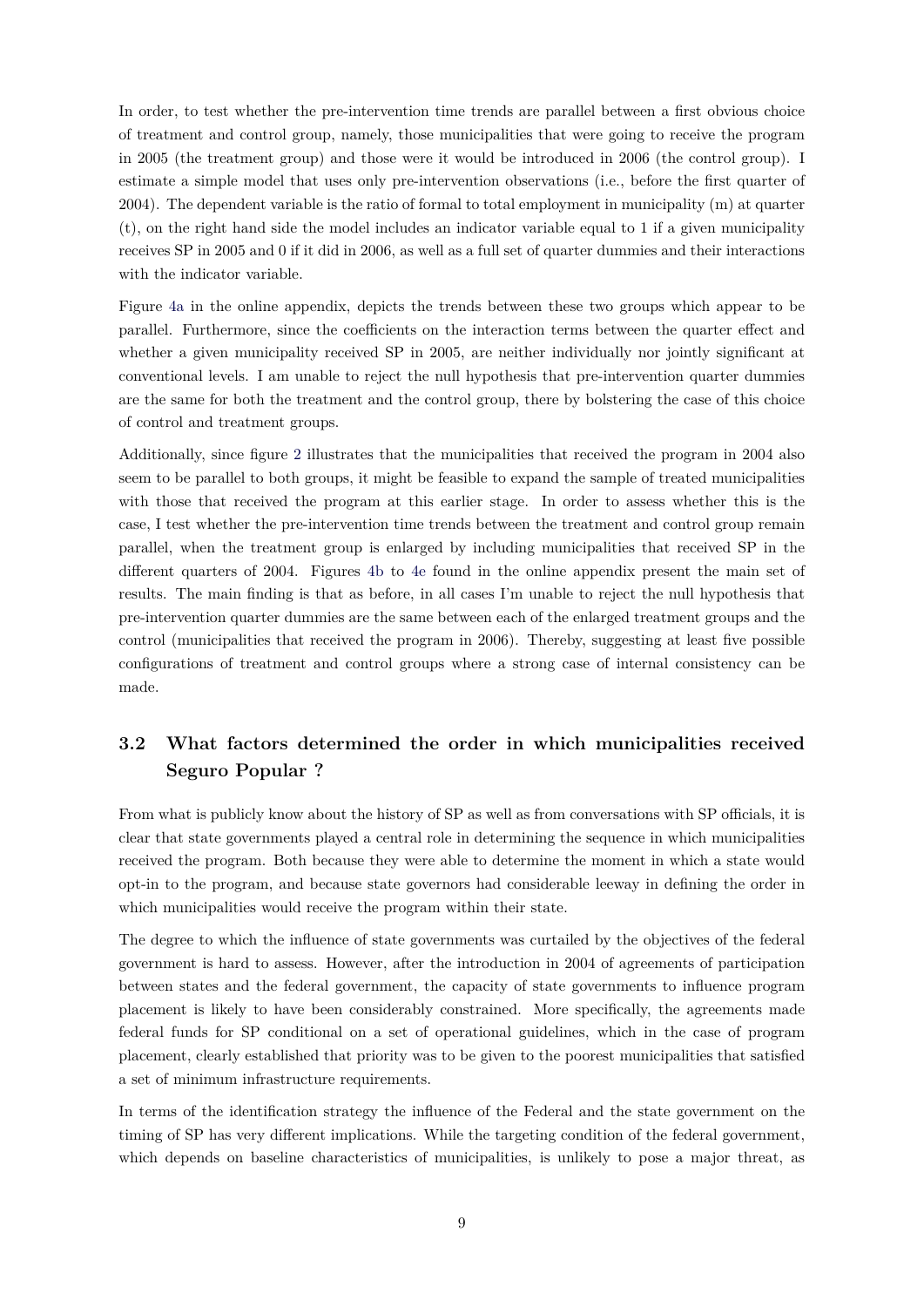the difference in difference design is able to account for time invariant heterogeneity. The fact that state governments could have factored in other considerations when deciding program roll out, does represents a major concern, as time varying unobserved covariates that are correlated with both the introduction of SP and the ratio of formal to total employment could potentially bias the estimates of program impact.

For example, if constituencies are more demanding of elected officials when they experience shocks, as suggested by a number of behavioral models, then state governments would have an incentive to respond to local economic downturns by pushing for the early implementation of government programs such as SP. Alternatively, if state governments deploy SP in order to gain an electoral edge it is reasonable to suspect that they will do so in conjunction with other government programs and/or regulations capable of affecting formal employment. An example of the first, would be the provision of SP in addition to a simultaneous increase in public sector jobs.<sup>[14](#page-0-0)</sup> While an example of the second, would result from municipal governments of political parties, that have a low tolerance for informal employment, reacting to the introduction of SP with legal measures that are likely to crack down on informal workers, such as city ordinances that regulate street trading.

In order to deal with these concerns I take a twofold approach. First, the difference-in-differences specification that will be described in detail in section [3.3](#page-10-0) will additionally include a set of time varying controls that directly addresses each of these possibilities. Second, In order to provide supporting evidence with which to rule out that the factors previously outlined are a major source of concern, I am currently working in a discrete-time hazard model that estimates the probability of a municipality receiving SP in a given quarter as function of both time invariant characteristics of municipalities as well as a set of time varying variables related to each of the hypothesis previously described.

For now, I will provide a brief intuition of the type of factors that determined the sequence in which SP was rolled out, by estimating a model that uses the pre-intervention characteristics of municipalities in order to predict the date in which SP was offered for the first time. The details of the model, the variables used, and the results can be found in section [2](http://www.parisschoolofeconomics.eu/docs/del-valle-suarez-alejandro/appendices_res.pdf#section.2) of the online appendix.

Using the complete history of program roll out, the main finding is that operational rules seem to have been followed by state governments. It was possible to verify that within states poorer municipalities received the program earlier. And although the measures of baseline medical infrastructure did not seem to play a determinate role, it was nonetheless established that municipalities that were harder to access, as measured by their geographical characteristics and their degree of access to the road network, did in fact receive the program later, tentatively suggesting that minimum infrastructure requirements were respected.

Interestingly, it was also possible to establish that political considerations played a decisive role at both the local (i.e. municipal and state) and Federal level. More specifically, it was shown that the timing of elections<sup>[15](#page-0-0)</sup> party incumbency, the political affiliation of the mayor in relation to that of the governor, and the degree of political competition at baseline are strongly correlated with the timing of SP. Additionally, I am able to confirm the finding that smaller states, in terms of their population, received the program earlier. According to [Diaz-Cayeros et al.](#page-27-6) [\(2006\)](#page-27-6) this finding is a result of the federal government efforts to showcase states with full coverage of SP.

Furthermore, I am able to show that municipalities with larger total per-capita expenditures, which

<sup>14</sup>State and municipal governments are responsible for the provision of: electricity, water, drainage, security, education, and the maintenance of public areas.

<sup>&</sup>lt;sup>15</sup>In Mexico every state has its own electoral calendar, municipal elections are held every 3 years and state elections every 6. It is possible to observe elections in every year in the sample.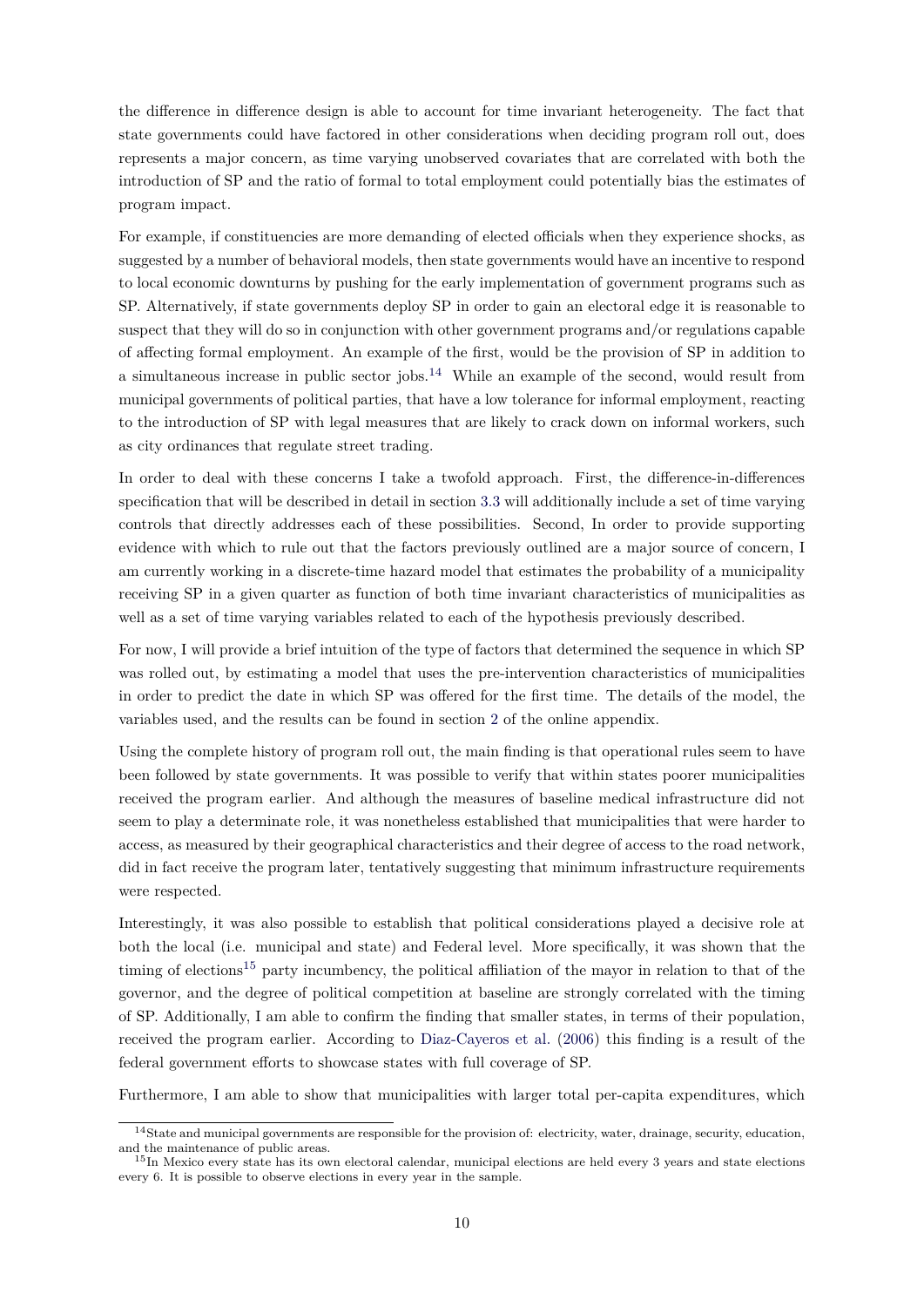are financed predominantly through discretionary funds, tend to receive the program earlier. While the result is reversed when I use infrastructure expenditures per capita, which are usually financed with labeled funds. Since discretional funds are more likely to be susceptible to political capture, these findings provide further evidence of the importance of political considerations when determining the role out of SP.

Finally, restricting the sample to municipalities that received the program between 2004 and 2006, which has been previously identified as the group for whom pre-intervention trends are parallel, provides further insights. In this case, it is possible to show that neither the degree of access nor the economic characteristics of municipalities are significant predictors of program placement, thus suggesting that this group is far more homogenous. If it was suspected that the impact of SP on the labor market varied as a function of these characteristics, this result would be important as it makes it less likely that the estimates of program impact could be biased as a result of having no comparable municipalities in the control group or vice-versa.

#### <span id="page-10-0"></span>**3.3 The difference-in-differences specification.**

In terms of the specification of the model, the arguments previously outlined suggest a very particular choice of treatment and control group, and consequently of the period under analysis. Figure [5](http://www.parisschoolofeconomics.eu/docs/del-valle-suarez-alejandro/appendices_res.pdf#figure.caption.31) of the online appendix describes in detail the strategy. Ideally, the preferred specification would use municipalities that received SP between 2004 and 2005 as the treatment group and those that received the program in 2006 as the control.

Accordingly, the period under analysis should extend from the first quarter of 2004 till the fourth quarter of 2005. In the case of specifications that use a lagged definition of program impact, this basic strategy has to be adjusted in order to account for the fact that some of the original treatment municipalities (i.e. exposed to SP between 2004 and 2005) would have no with-in variation in the period of analysis previously described.[16](#page-0-0) This could be accomplished either by dropping these municipalities from the treatment group or by extending the period of analysis by the number of lags being tested (this is equivalent to comparing municipalities exposed to SP for a period longer than the number of lags being tested with municipalities exposed for a shorter period of time.)

For example, the one lag specification would extend the period of analysis to the first quarter of 2006, thus allowing municipalities that received SP in the fourth quarter of 2005 to remain as part of the treatment group. In this case the estimated program impact is derived from the comparison of municipalities exposed to SP for at least one quarter with those never exposed and those exposed for one quarter.

In order to maximize statistical power I have chosen to extend the period of analysis in accordance to the number of lags being tested. However, in order to rule out the posibility that the estimates of program impact could be driven by exposure of the control group to SP, in section [4](#page-12-0) it will be shown, that narrowing down the control group to municipalities that have never been exposed to SP, or dropping treatment group municipalities with no with-in variation and using the original period of analysis, leads to estimates of program impact of very similar magnitude, albeit noisier given the smaller sample size.

<sup>&</sup>lt;sup>16</sup>If in the fourth quarter of 2005, a municipality has been exposed to SP for a number of quarters smaller or equal than the number of lags being tested the SP indicator variable would be zero throughout the period of analysis (i.e., it would be treated as a control municipality).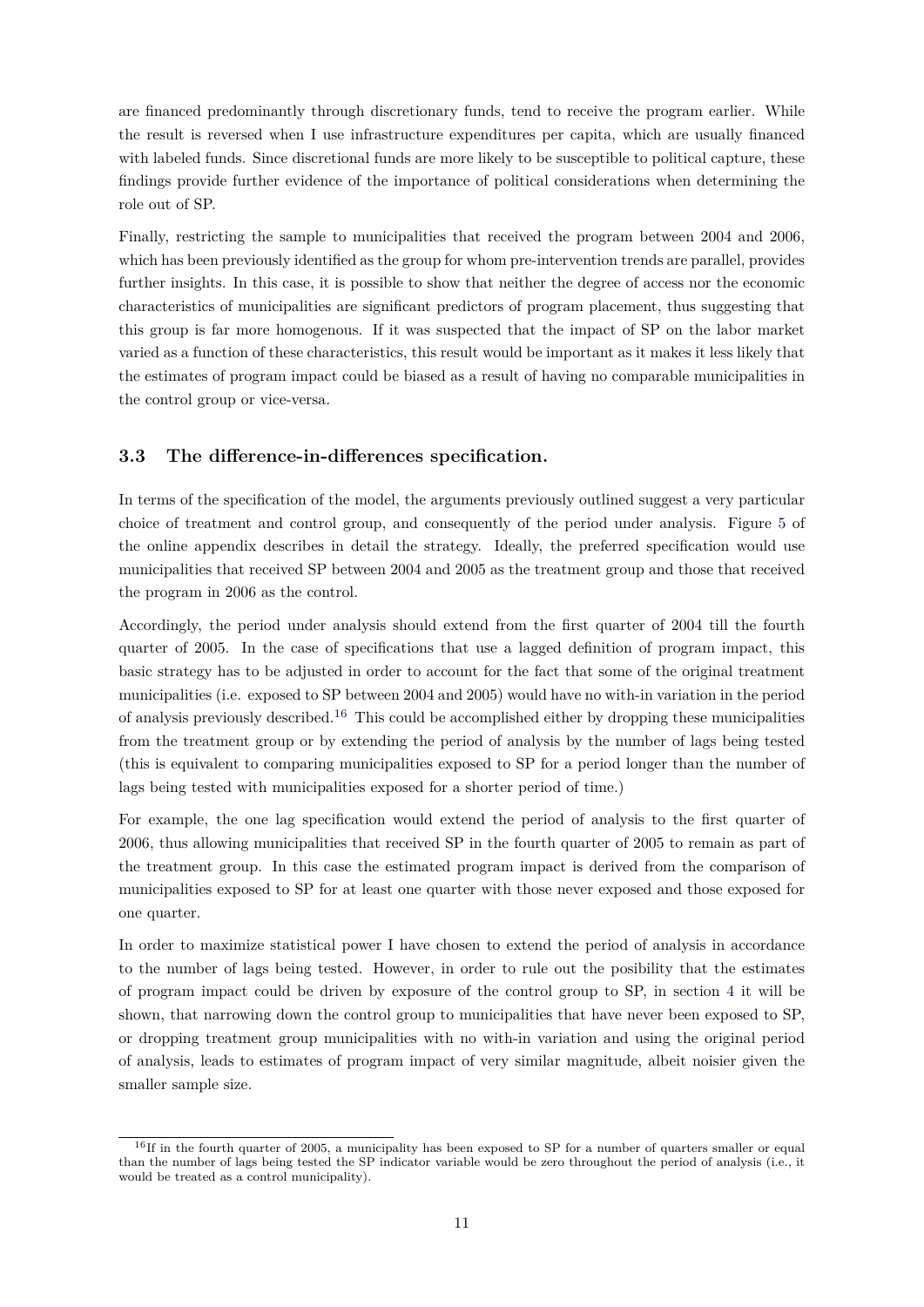Another element that the difference in difference specification must take into account is that Mexican labor force surveys (LFS) underwent a considerable transformation during this period. More specifically, in the first quarter of 2005 the ENOE LFS was introduced, and while its substantial revisions to methodology and variable definitions made it far more suitable for international comparisons than the ENE LFS,<sup>[17](#page-0-0)</sup> it created a host of problems for drawing meaningful comparisons across surveys, see [INEGI](#page-28-14) [\(2009\)](#page-28-14) for a review of the limitations. In the case of this paper, revisions in variable definitions are of particular concern, as this changes could lead to biased estimates of program impact under plausible assumptions.[18](#page-0-0)

In order to avoid this potential source of bias, the main results of this paper will be derived using only data and variable definitions from the new LFS ENOE. This choice comes at a relatively small cost as I will still be able to use most of variation created by program roll out in 2004. Figure [6](http://www.parisschoolofeconomics.eu/docs/del-valle-suarez-alejandro/appendices_res.pdf#figure.caption.32) of the online appendix provides the details for each specification. Succinctly, the main implication of this data constrain is that the period of analysis will now necessarily have to start in the first quarter of 2005, and consequently, that the treatment group has to be narrowed down to those municipalities for whom there is with-in variation in these new time frames.

More specifically, those municipalities that have been exposed to SP in the first quarter of 2005 for a number quarters greater or equal to the number of lags under review, will be dropped from the analysis as they no longer contribute to identifying the impact of the program.[19](#page-0-0) For example, in the one lag specification, the period of analysis will end, as before, in the first quarter of 2006 but will now start in the first quarter of 2005. Accordingly, municipalities exposed to the program in 2004 will be dropped from the treatment group, as they no longer contribute to identification. Analogously, specifications that test higher order lags will progressively allow the introduction of municipalities exposed to SP in 2004 into the treatment group, as these municipalities will have with-in variation in their respective windows given the lagged definition of treatment.

This changes in the composition of the treatment group along with the previous discussion on the appropriate period of analysis explain the differences in sample size between each of the specifications that will be tested, note additionally that the pre-intervention time trends have been shown to be parallel for each of these configurations.

Another important specification choice was that of performing the analysis at the municipal level. This decision is partly motivated by the fact that program implementation took place at this level, and more fundamentally, because this type of specification provides a natural way of deriving an upper-bound of program impact, when the effect of SP is expected to be driven by smaller municipalities,  $20$  as argued by [Bosch and Campos-Vazquez](#page-27-4) [\(2010\)](#page-27-4). That said, given that controls might perform better at the individual level, section [4](#page-12-0) verifies that the results at the municipal and individual level are consistent.

Formally the difference-in-differences model can be specified as a two-way linear regression model, the

<sup>&</sup>lt;sup>17</sup>This LFS was produced by INEGI between the first quarter of 2004 and the fourth quarter of 2004.

<sup>&</sup>lt;sup>18</sup>For example, the definition of absent worker without a labor contract (e.g. self employed workers who worked less than one hour in the reference week or who did not earn income from this activity) changed, while they were considered as employed in the ENE they are no longer counted in the ENOE. If I take the relevant definition to be that of the ENE, and assume that some of these workers are absent as a consequence of health shocks that could have been prevented through adequate provision of medical services, or conversely that they are more likely to be absent as a result of being diagnosed. Then it is reasonable to expect that the measurement error in the ratio of formal to total employment derived from ENOE surveys will be (negatively/positively) correlated to SP implementation, potentially leading to a (downward/upward) bias in the estimates of program impact.

<sup>&</sup>lt;sup>19</sup>This occurs because the program indicator variable would take the value of one throughout the new period of analysis.

 $^{20}$ In terms of population.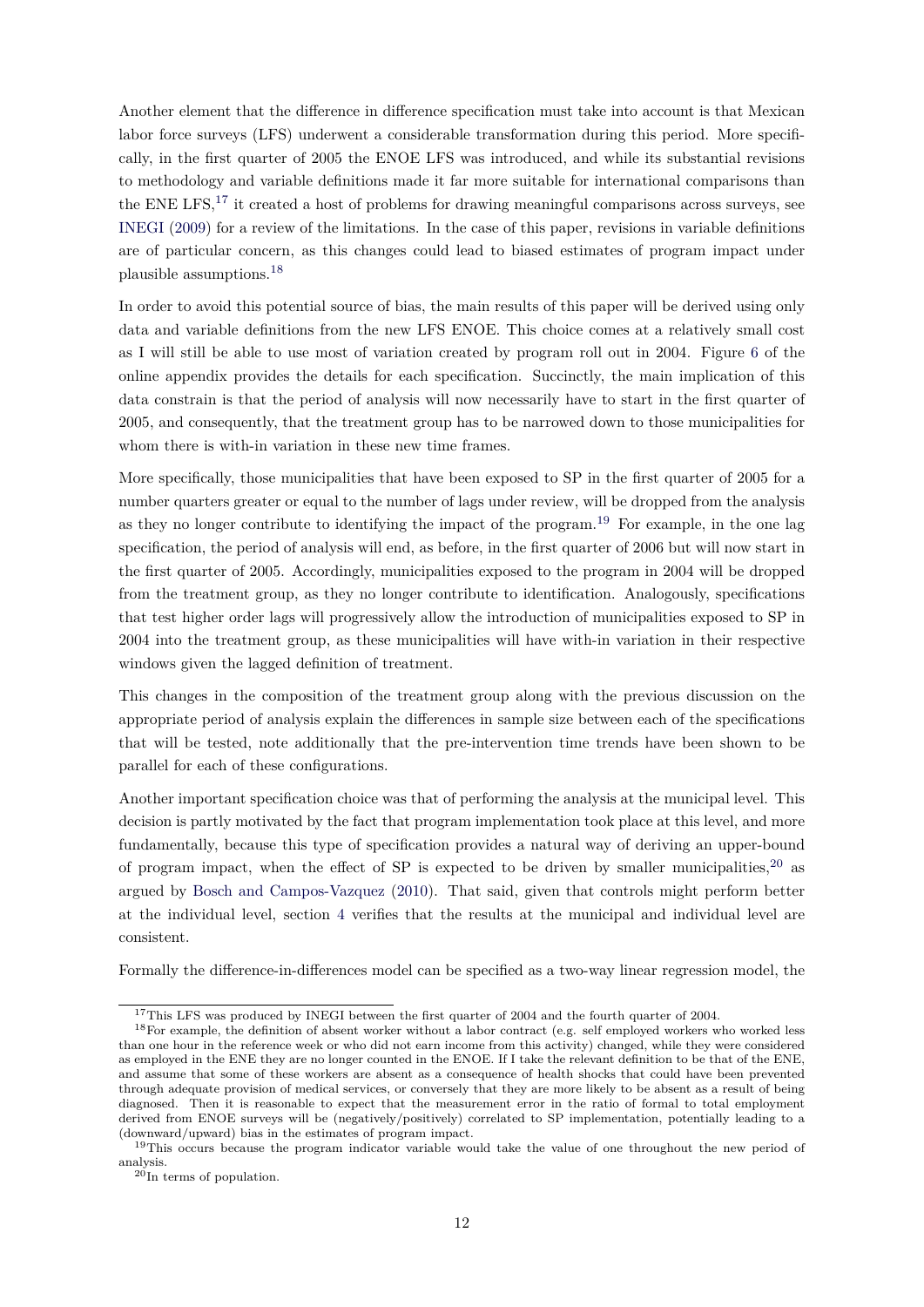basic setup is given by equation [1](#page-12-1) below.

<span id="page-12-1"></span>
$$
\frac{F_{mt}}{E_{mt}} = \alpha + \beta_t + \beta_m + \beta_1 SP_{m,t-L} + \omega X_{mt} + \epsilon_{mt} , \forall m \in M, t \in T
$$
\n(1)

Where the subsample of municipalities (M) and the period of analysis (T) are as previously discussed and as illustrated in figure [6](http://www.parisschoolofeconomics.eu/docs/del-valle-suarez-alejandro/appendices_res.pdf#figure.caption.32) of the online appendix. A detailed description of variable definitions and their sources can be found in section [1](http://www.parisschoolofeconomics.eu/docs/del-valle-suarez-alejandro/appendices_res.pdf#section.1) of the online appendix. Briefly, the left hand side variable  $\frac{F_{mt}}{E_{mt}}$  is the ratio of formal to total employment in municipality (m) at quarter (t). On the right hand side,  $SP_{m,t-L}$  is a dummy variable that takes the value one if SP is being offered in municipality (m) at quarter (t-L) and is zero otherwise, *L* represents the number of lags that is being tested,  ${L \in \mathbb{Z} \mid 0 \leq x \leq 4}$ .  $\beta_m$  is a fixed effect unique to municipality (m) and  $\beta_t$  is a time effect common to all municipalities in quarter (t).  $X_{mt}$  is a vector of control variables that vary across municipalities and time.

Unless otherwise stated the vector  $X_{mt}$  is composed of three sets of time varying controls. The first group, accounts for changes in the demographic composition of municipalities, it includes employed population shares of: age (5 groups), educational attainment (4 groups), martial status (6 groups), gender and urban status.

The second group, address the possibility that program allocation responded to economic shocks, it includes employed population shares of labor income (7 groups) as well as the 10th 50th and 90th percentile of labor income in a give municipality.

The third group, controls for both the possibility that SP may have been introduced in conjunction or in replacement of other government programs, and that different political parties (while in office) may have pursued policies and regulations capable of affecting formal employment, it includes: total and infrastructure expenditure per capita, a set of municipal level dummies that take the value of 1 when one of the three main political parties or their alliances (eight groups in total) holds a Mayor's post, and an analogous set of state level dummies for the political affiliation of the governor.

#### <span id="page-12-0"></span>**4 The impact of SP on formal employment.**

Table [2](#page-14-0) below, explores both the contemporaneous and the lagged impact of SP on the ratio of formal to total employment, using the specifications derived from equation [1.](#page-12-1) The main findings are that there is no evidence of SP having a contemporaneous impact on the ratio of formal to total employment, column 1. And that the coefficients in the three and four lag specifications, columns 4 and 5, indicate that SP leads to a small but statistically significant reduction in formal employment. In particular, the coefficient in column 4, suggests that exposure to SP for at least three quarters is associated with a 0.78 percentage point reduction in the ratio of formal to total employment, which amounts to a 4.1 percent reduction of the baseline rate (the average ratio of formal to total employment in control municipalities in the first quarter of 2005 is 0.187).

In all cases I am able sharply estimate the impact of the program, minimum detectable effect  $(MDE)^{21}$  $(MDE)^{21}$  $(MDE)^{21}$ calculations, presented on the last row of table [2,](#page-14-0) suggest that if testing could be carried out recurrently, in 80% of the cases I would be able to reject the null hypothesis of no program effect at the five percent

<sup>&</sup>lt;sup>21</sup>The MDE is given by  $(t_{\alpha/2} + t_{1-\kappa})\sigma_{\hat{\beta}}$  from here on, assuming  $\alpha = 0.05$  and  $\kappa = 0.8$  implies that  $t_{\alpha/2} = 1.96$  and  $t_{1-\kappa} = 0.84$ , thus the  $MDE \approx 2.8\sigma_{\beta}$ , the standard errors used for this calculations are those clustered at the municipal level.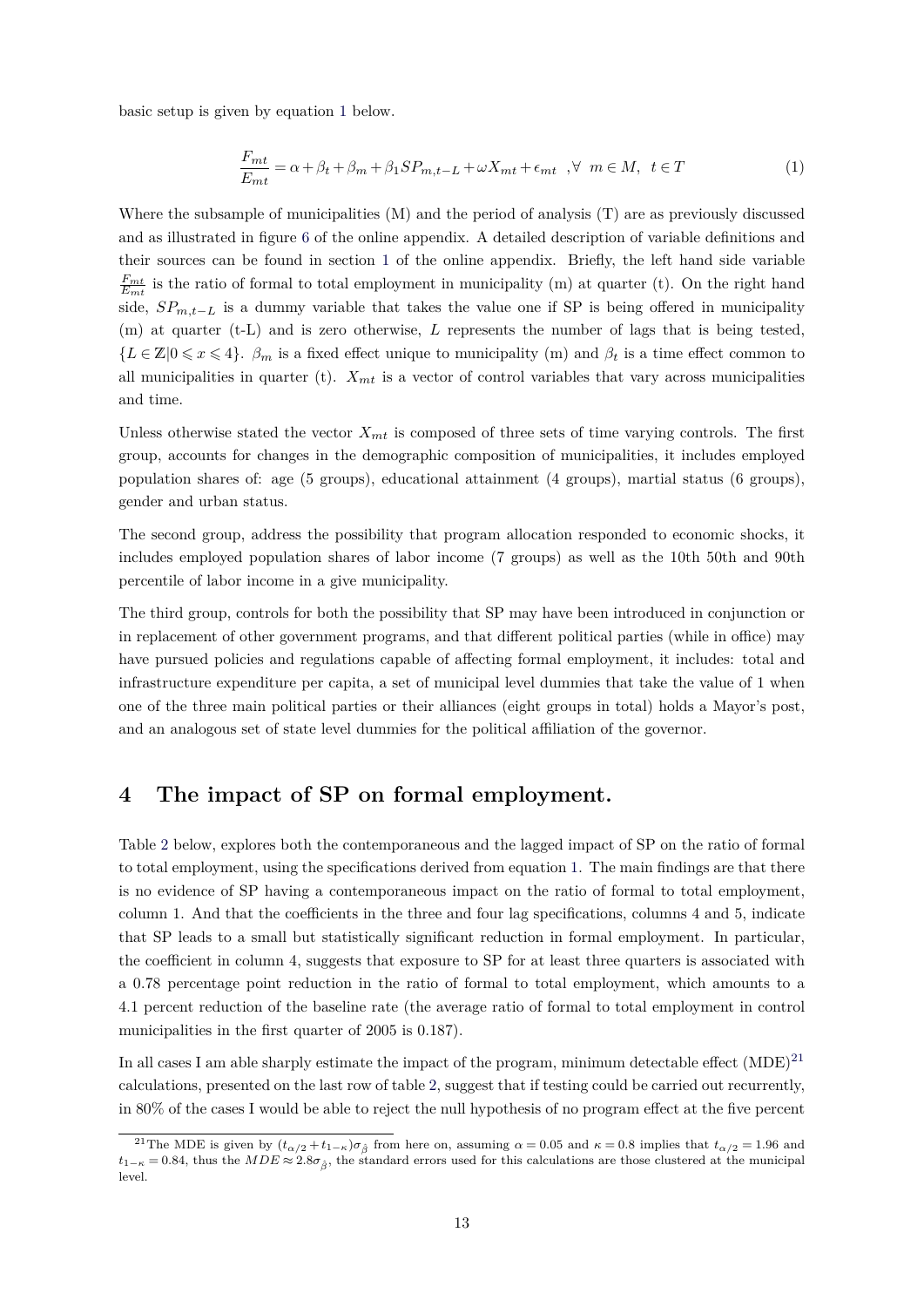level, as long as the impact of SP on formal employment was in the order of 1.5 to 1.1 percentage points.

This latter result, however, depends on the assumptions that have been made regarding the term  $\epsilon_{mt}$ of equation [1,](#page-12-1) which represents a municipal time varying error that is assumed to be independently distributed of  $\beta_m$  and  $\beta_t$ . In order, to account for the possibility that the error term is correlated across time, for example, because of persistence in regional shocks to labor demand or supply, I allow for an arbitrary covariance structure within municipalities and over time by computing standard errors clustered at the municipal level, they are reported in parentheses in all specifications.

Additionally, since it is also reasonable to suspect that the error term could be correlated through space, standard errors clustered at the state-quarter level are presented in brackets. Last, I provide the most conservative estimates of standard errors by following the work of [Cameron et al.](#page-27-7) [\(2011\)](#page-27-7) on multi-way clustering which allows for simultaneous clustering at the municipal and state-quarter level, this type of standard errors are reported in crochets. As can be seen from the comparison of these estimates, the main finding is that neither the statistical significance of the estimates of program impact, nor the reliability of the MDE calculations hinge on the assumptions that are made with respect to the standard errors.

In order to further ascertain whether the estimated impact of SP on formal employment is robust, tables [3](#page-17-0) and [4](#page-18-0) below, presents a number of variations to the specification in which the strongest case for any impact of SP on the labor market can be made, namely, exposure for at least three quarters. These variations and robustness checks can be categorized in 6 groups.

First, columns 1 to 4 of table [3](#page-17-0) emphasize the importance of controlling for time varying factors capable of confounding the impact of SP. The main finding is that although the coefficients are statistically indistinguishable from each other across columns, controlling for these factors is important as it leads to different interpretations. More specifically, this can be seen by comparing the coefficient with no controls in column 1 to any of the other coefficients. While in the former a case for a zero result could be made in the latter the larger and statistically significant coefficients suggest that SP was in fact capable of reducing formal employment albeit only slightly.

Second, columns 5 to 11 expand the benchmark specification (i.e. column 4) by including a series of additional controls. More specifically, in column 5, it is corroborated that the empirical strategy is appropriately accounting for time varying factors by estimating a very demanding specification that includes both the contemporaneous and the lagged vector of controls, that is,  $X_{m,t}$  and  $X_{m,t-L}$ , as can be seen the estimate of program impact varies only slightly.

Next in columns 6 and 7, it is assessed whether the impact of SP could be underestimated as result of not taking into account the strategic response of contributory social security providers, (e.g., IMSS could have responded to increased competition by increasing the quality and coverage of services offered to its affiliates). Column 6 includes municipal level, contributory social security medical personnel per capita as a control, while column 7 uses the number of medical units per capita. As can be seen in both cases the coefficients are statistically significant at conventional levels and are of a very similar magnitude to the benchmark specification.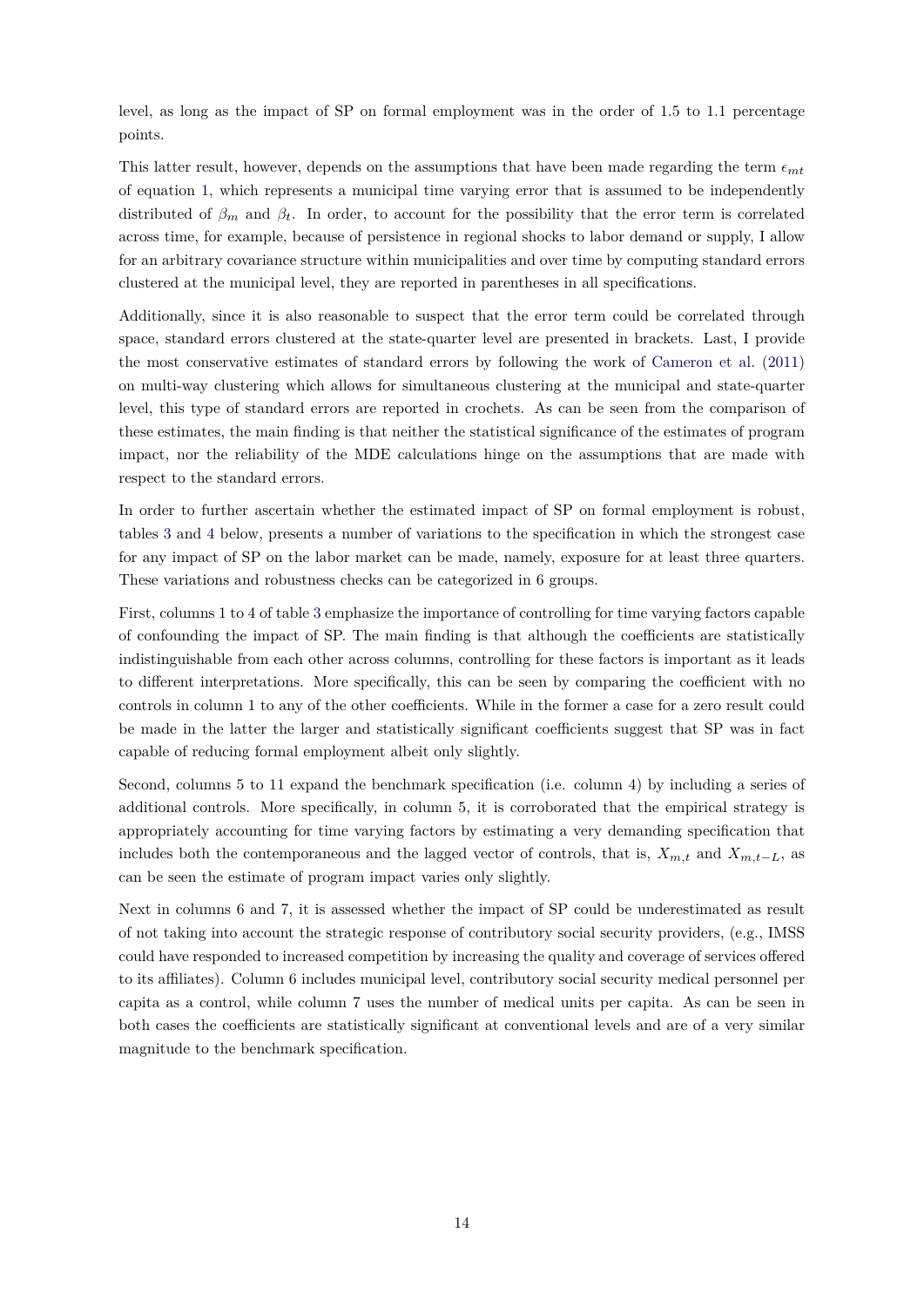<span id="page-14-0"></span>

|                    | (1)                                       | (2)                                          | (3)                                          | (4)                                                          | (5)                                                     |
|--------------------|-------------------------------------------|----------------------------------------------|----------------------------------------------|--------------------------------------------------------------|---------------------------------------------------------|
| <b>VARIABLES</b>   | F/E                                       | F/E                                          | F/E                                          | F/E                                                          | F/E                                                     |
| $SP (=1)$          | 0.00147<br>(.0055)<br>[.0048]<br>${.005}$ |                                              |                                              |                                                              |                                                         |
| Lag SP $(=1)$      |                                           | $-0.00541$<br>(.0055)<br>[.0058]<br>${0058}$ |                                              |                                                              |                                                         |
| Lag 2 SP $(=1)$    |                                           |                                              | $-0.00355$<br>(.0045)<br>[.0049]<br>${0049}$ |                                                              |                                                         |
| Lag 3 SP $(=1)$    |                                           |                                              |                                              | $-0.00777$<br>$(.0039)$ **<br>$[.0038]^{**}$<br>$\{.004\}$ * |                                                         |
| Lag 4 SP $(=1)$    |                                           |                                              |                                              |                                                              | $-0.00699$<br>$(.0038)*$<br>$[.0035]$ **<br>${0.038}^*$ |
| Observations       | 1,505                                     | 1,949                                        | 2,775                                        | 3,698                                                        | 4,297                                                   |
| Number of entmunid | 380                                       | 413                                          | 492                                          | 561                                                          | 573                                                     |
| Num S*Q Clusters   | 96                                        | 120                                          | 150                                          | 175                                                          | 208                                                     |
| <b>MDE</b>         | .0153                                     | .0153                                        | .0127                                        | .0108                                                        | .0107                                                   |

Table 2: Current and Lagged Effect of SP

*Note:* OLS estimation. Robust standard errors clustered at the municipal level in parentheses, at the state-quarter level in brackets, and in both dimensions through multi-way clustering in crochets, \* significant at 10%; \*\* significant at 5%; \*\*\* significant at 1%. The dependent variable is the ratio of formal to total employment. SP is a dummy variable that takes the value of 1 once a SP facility is open and registers at least 10 affiliations in a given municipality and quarter. All regression include municipal and quarter fixed effects as well as a set of time varying controls organized in three categories. Controls I, include: employed population shares of age (5 groups), educational attainment (4 groups), martial status (6 groups), urban and gender. Controls II, include: employed population shares of labor income (7 groups) as well as the 10th 50th and 90th percentile of labor income in a give municipality. Controls III, include: total and infrastructure expenditure per capita, as well as a set of municipal and state level dummies that take the value of 1 when one of the 3 main political parties or their alliances (8 groups in total) holds a Mayor or Governor post. The subsample of municipalities (M) and the period of analysis (T) used in each regression is as described in section [3.3.](#page-10-0) *The ratio of formal to total employment in control municipalities at baseline (05q1) is 18.7%*.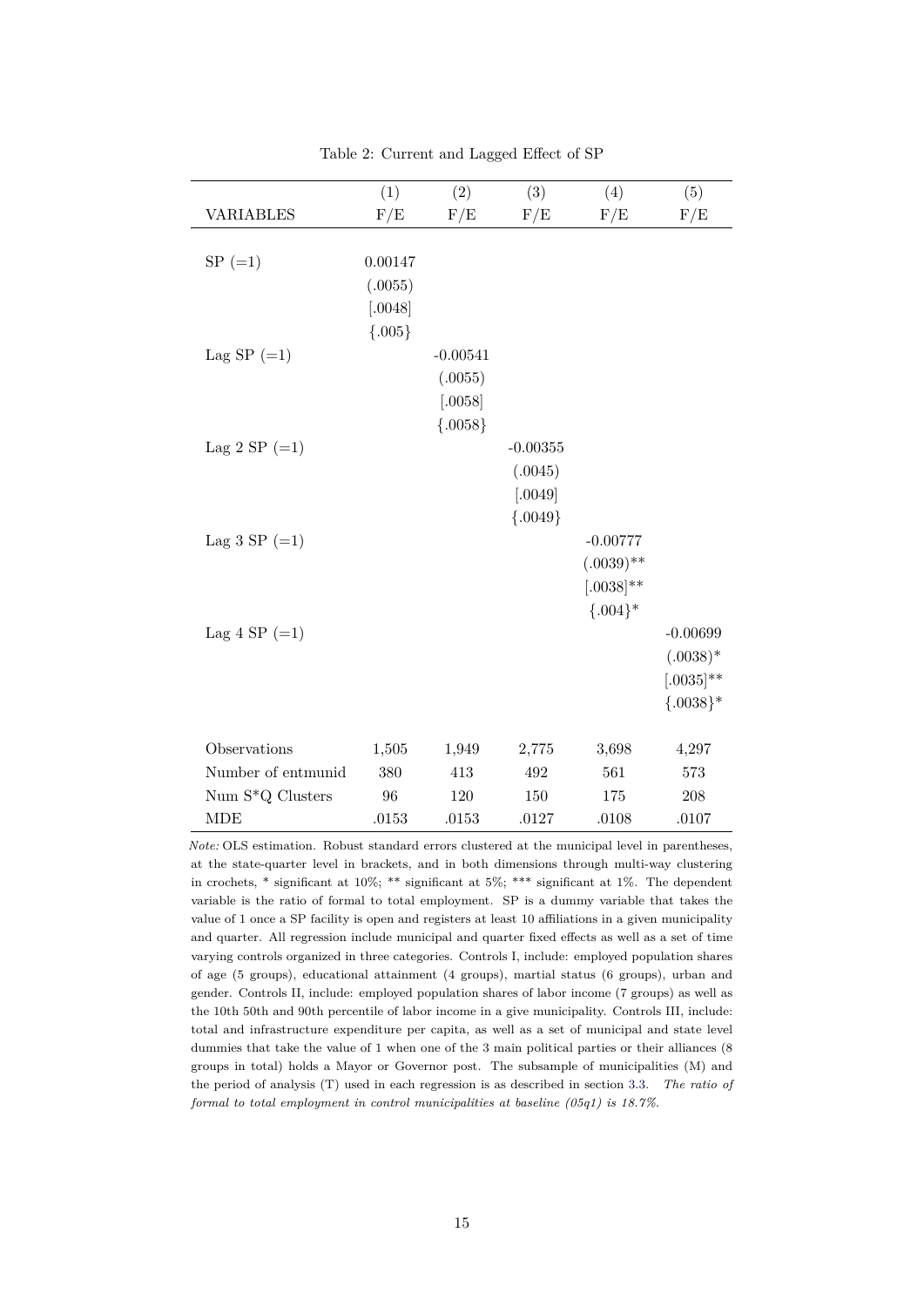Additionally, in order to control for changes in the characteristics of employers and the composition of local labor markets, the specification in column 9, includes employed population shares of the size of firms and the type of industry. As before, the estimate of program effect remains statistically significant and is of a similar magnitude.

More generally, the specifications in column 9 and 10, assess whether unobserved time varying factors that affect regions<sup>[22](#page-0-0)</sup> or states equally are capable of driving the results, this is done by including regionquarter and state quarter fixed effects. As can be seen, the introduction of region-quarter dummies has no bearing on the results, while the demanding state-quarter fixed effect specification<sup>[23](#page-0-0)</sup> leads to a smaller SP coefficient (5.8 percentage points) that is not statistically significant at conventional levels. Since changes in the level of economic activity at the state level are a primary source of concern, column 11, introduces a state level electricity consumption index as control. In this case the estimates of program impact are undistinguishable from those of the benchmark specification.

The other types of robustness checks, are presented on table [4.](#page-18-0) Specifically the third group, columns 1 and 2, assess whether a nonlinear panel data model that recognizes the bounded nature of the dependent variable is able to provide a better approximation to the conditional expectation function. Following [Papke and Wooldridge](#page-28-15) [\(2008\)](#page-28-15) I employ a pooled fractional probit (PFP) in order to recover the average partial effect of SP. The coefficients are estimated using quasi-maximum likelihood.<sup>[24](#page-0-0)</sup> while the standard errors are derived by bootstrapping. Since the method is only defined for the case of a balanced panel, for purposes of comparison, column 1, presents the OLS fixed effects estimate for this case, (0.72 percentage points). Reassuringly, the (PFP) estimate of program impact is only slightly bigger (0.75 percentage points).

The fourth group, addresses an issue previously discussed, namely, that of ruling out that the estimates of program impact could be under-estimated by the exposure of some control group municipalities to SP. In the benchmark specification, the period analysis runs from the first quarter of 2005 till the third quarter of 2006. Accordingly, the treatment group is composed by the municipalities that received SP between the third quarter of 2004 and the fourth quarter of 2005, while the control group is composed of those municipalities that received the program in 2006. This implies that I am effectively comparing municipalities that have been exposed to SP between (4 and 9 quarters) with those that have been exposed between (0 and 3).

In order to show that the results are not being driven by changes in the control group, the specification on column 3, restricts control group municipalities to those that received SP in fourth quarter of 2006 (i.e., those that have never been exposed to SP). Additionally, the specification in column 4, narrows down the period of analysis (first to fourth quarter of 2005) and drops treatment municipalities that have no with-in variation in this time frame, that is to say, I am now comparing treatment municipalities exposed to SP between (3 and 5 quarters) to the full control group (never exposed given the time frame). Reassuringly, both coefficients are of a similar magnitude to those derived under the benchmark specification, albeit noisier given the smaller sample size. Note additionally, that the specification on column 4, allows me to also rule out that the effect of SP is being driven by treatment municipalities with very prolonged exposure (6 to 9 quarters).

 $22$ The definition of region that is used comes from the work of [Aroca et al.](#page-27-8) [\(2005\)](#page-27-8) who identifies three regions with very distinct economic performance. The first region is composed by those states that have a common border with the United States (Baja California, Chihuahua, Coahuila, Nuevo Leon, Sonora and Tamupilas), the second roughly correspond to states in the south (Chiapas, Guerrero, Oaxaca, Puebla, Tlaxcala, Veracruz, Yucatan and Quintana Roo) while the third is made up of the remaining central states.

 $^{23}$ This specification requires the estimation of 134 additional coefficients.

<sup>&</sup>lt;sup>24</sup>This specification includes time averages of each regressor instead of municipal fixed effects.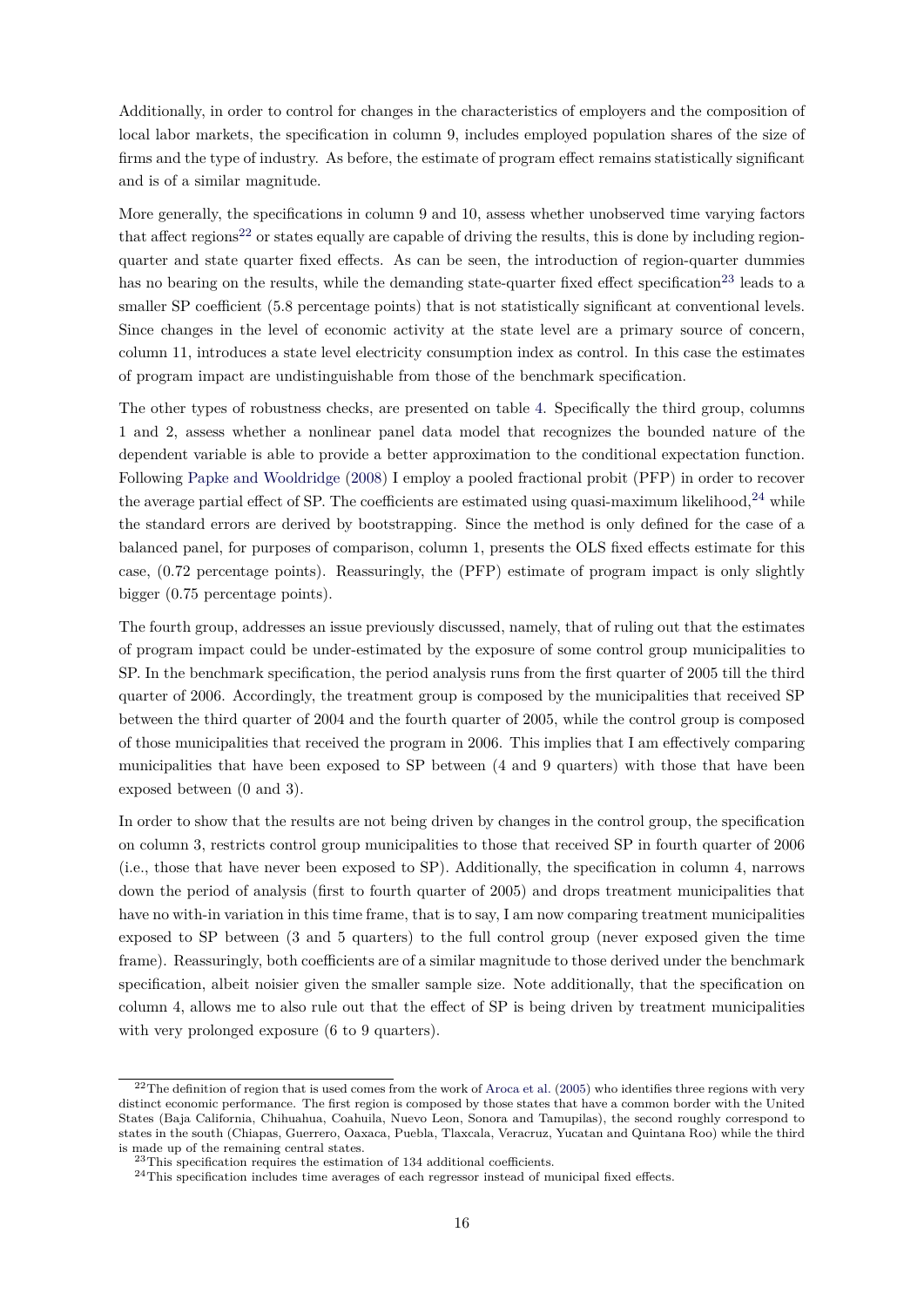The fifth group of robustness checks deals with the definition of the dependent variable. More precisely, in column 5, I take into account that coverage to contributory social security can be gained indirectly (e.g. through a spouse that has formal employment), by using a broader definition in which any employed member of a household where at least one member has access to contributory social security will be counted as formally employed.<sup>[25](#page-0-0)</sup> As can be seen in column 5, while the coefficient is somewhat larger it is statistically indistinguishable from the one derived from the benchmark model.

Additionally, in order to test whether the loss in information due to aggregation at the municipal level has caused any problems, column 6, presents an analogous individual level specification. The dependent variable is a dummy that take the value of one when an individual is formally employed, the regressors include: a SP indicator variable, municipal and quarter fixed effects, and the same set of controls (defined at the individual level whenever possible). The model is estimated by OLS using sample weights adjusted to give equal weight to every municipality. As can be seen the estimated program effect is statistically significant and slightly larger than the benchmark specification. When unadjusted sample weights are used a similar, albeit smaller coefficient (0.57 percentage points, p-val 0.126) is recovered.

Another possible source of concern is that the (LFS) was not designed to be representative of each municipality, to address this issue the specification on column 7, restricts the sample to municipalities on the top 2/3 of the ratio of (LFS) interviews to total employed population derived from the 2000 census. Alternatively, the specification on column 8, assumes that smaller municipalities are noisier and restricts the sample to those with a population larger than 2500 inhabitants as determined by the 2000 census. In both cases, while the estimates are noisier given the smaller sample size, their magnitude is very similar to that of the benchmark specification.

Finally, In order to bolster the case for a causal interpretation of the estimates of program impact, columns 9 and 10 present a falsification exercise were information on the pre-program period (fourth quarter of 2003 to fourth quarter of 2001) is used to construct a placebo. More precisely, the specification on column 9, tests the effect of SP on placebo data while, the specification in column 10, replicates the benchmark specification restricting the sample to those municipalities that can be observed at both points in time (roughly 1/3 of the sample).

Reassuringly, the placebo specification has the wrong expected sign, while the coefficient in column 10 has the correct sign and is of a similar magnitude as the benchmark specification.<sup>[26](#page-0-0)</sup> The two coefficients are not statistically different from each other at conventional levels (pval-0.164) but this result has to be interpreted taking into account that sample size is much smaller in this exercise.

<sup>&</sup>lt;sup>25</sup>These members of the household who indirectly receive access, must also comply with the eligibility criteria set by contributory social security

<sup>&</sup>lt;sup>26</sup>The two specifications in column 9 and 10 were jointly estimated using SURE, then a  $\chi^2$  test was performed, the null hypothesis is that the two coefficients are equal.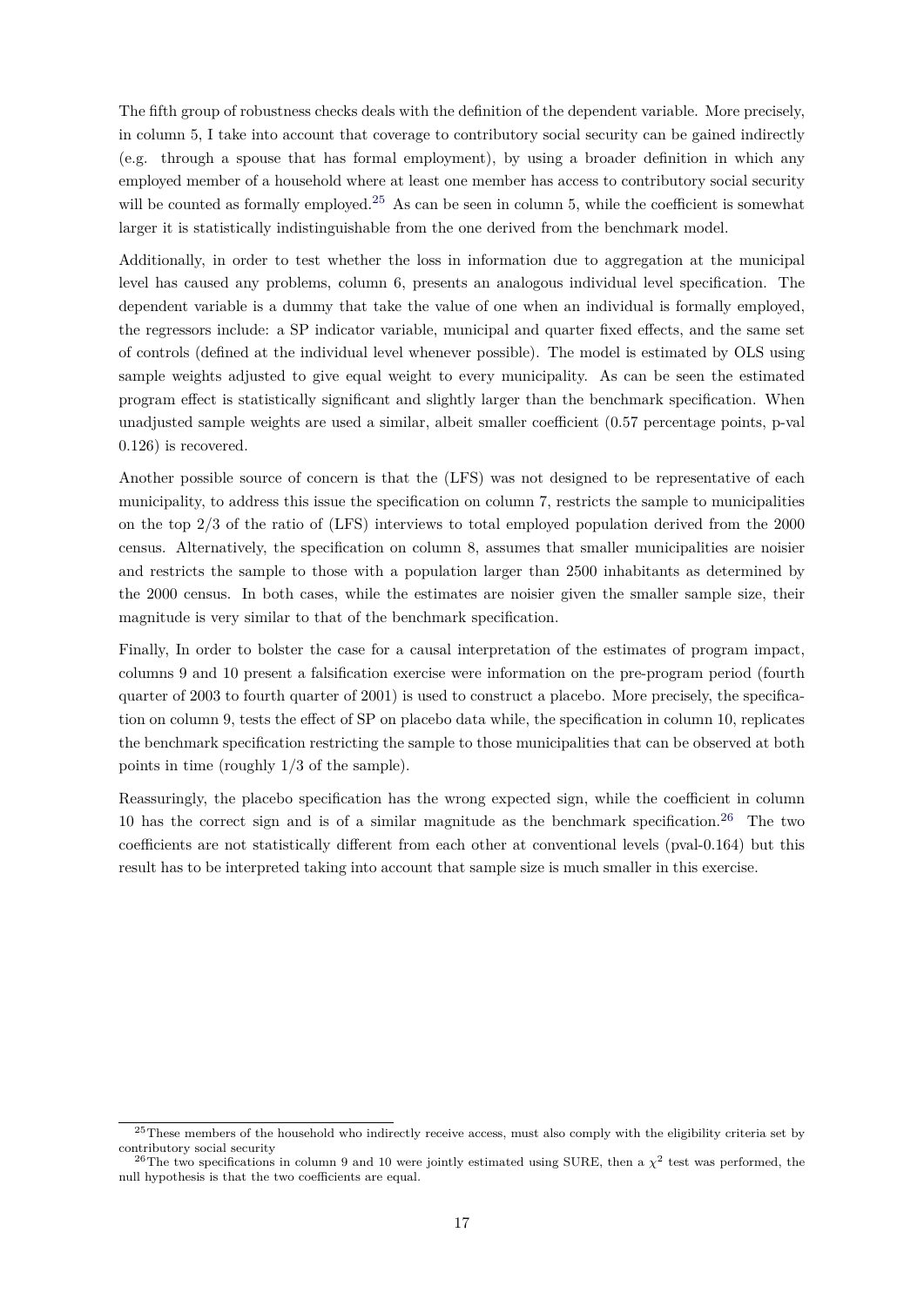<span id="page-17-0"></span>

|                                                                                                                                                                                                                                                                            |                         |             | Controls in Steps         |                           |                          |                                                                                                                                                |                 | Additional Controls |             |            |              |
|----------------------------------------------------------------------------------------------------------------------------------------------------------------------------------------------------------------------------------------------------------------------------|-------------------------|-------------|---------------------------|---------------------------|--------------------------|------------------------------------------------------------------------------------------------------------------------------------------------|-----------------|---------------------|-------------|------------|--------------|
|                                                                                                                                                                                                                                                                            | $\widehat{\Xi}$         | $\odot$     | $\widehat{\mathcal{C}}$   | $\bigoplus$               | $\widetilde{\mathbf{G}}$ | $\odot$                                                                                                                                        | $\widetilde{C}$ | $\circledast$       | $\odot$     | (10)       | (11)         |
| VARIABLES                                                                                                                                                                                                                                                                  | $\mathbb{F}/\mathbb{E}$ | F/E         | $\mathcal{F}/\mathcal{E}$ | $\mathcal{F}/\mathcal{E}$ | $\mathbb{F}/\mathbb{E}$  | $\mathcal{F}/\mathcal{E}$                                                                                                                      | F/E             | F/E                 | F/E         | $\rm F/E$  | F/E          |
| Lag 3 SP $(=1)$                                                                                                                                                                                                                                                            | $-0.00462$              | $-0.00625*$ | $-0.00792**$              | $-0.00777$ **             | $-0.00790*$              | $-0.00802**$                                                                                                                                   | $-0.00675*$     | $-0.000655**$       | $-0.00709*$ | $-0.00579$ | $-0.00778**$ |
|                                                                                                                                                                                                                                                                            | (0.00399)               | (0.00365)   | (0.00355)                 | (0.00386)                 | (0.00457)                | (0.00386)                                                                                                                                      | (0.00376)       | (0.00319)           | (0.00406)   | (0.00441)  | (0.00386)    |
|                                                                                                                                                                                                                                                                            | 0.247                   | 0.0876      | 0.0261                    | 0.0447                    | $0.0847\,$               | 0.0380                                                                                                                                         | 0.0732          | 0.0403              | 0.0814      | 0.190      | 0.0446       |
| Observations                                                                                                                                                                                                                                                               | 4,176                   | $4,176$     | $4,174$                   | 3,698                     | 2,748                    | $3,698$                                                                                                                                        | $3,698$         | 3,698               | 3,698       | $3,698$    | 3,698        |
| Number of municipalities                                                                                                                                                                                                                                                   | 608                     | 608         | 608                       | 561                       | 491                      | 561                                                                                                                                            | 561             | 561                 | 561         | 561        | 561          |
| Municipal & Quarter FE                                                                                                                                                                                                                                                     |                         |             |                           |                           |                          |                                                                                                                                                |                 |                     |             |            |              |
| Controls                                                                                                                                                                                                                                                                   |                         |             |                           |                           |                          |                                                                                                                                                |                 |                     |             |            |              |
| $\frac{1}{2}$                                                                                                                                                                                                                                                              |                         |             |                           |                           |                          |                                                                                                                                                |                 |                     |             |            |              |
| Controls III                                                                                                                                                                                                                                                               |                         |             |                           |                           |                          |                                                                                                                                                |                 |                     |             |            |              |
| L. Controls I-III                                                                                                                                                                                                                                                          |                         |             |                           |                           |                          |                                                                                                                                                |                 |                     |             |            |              |
| Controls IV                                                                                                                                                                                                                                                                |                         |             |                           |                           |                          |                                                                                                                                                |                 |                     |             |            |              |
| Controls ${\rm V}$                                                                                                                                                                                                                                                         |                         |             |                           |                           |                          |                                                                                                                                                |                 |                     |             |            |              |
| Controls VI                                                                                                                                                                                                                                                                |                         |             |                           |                           |                          |                                                                                                                                                |                 |                     |             |            |              |
| Controls VII                                                                                                                                                                                                                                                               |                         |             |                           |                           |                          |                                                                                                                                                |                 |                     |             |            |              |
| Region*Quarter FE                                                                                                                                                                                                                                                          |                         |             |                           |                           |                          |                                                                                                                                                |                 |                     |             |            |              |
| State*Quarter FE                                                                                                                                                                                                                                                           |                         |             |                           |                           |                          |                                                                                                                                                |                 |                     |             |            |              |
| Note: OLS estimation. Robust standard errors clustered at the municipal level in parentheses, * significant at $10\%$ ; ** significant at $5\%$ ; *** significant at $1\%$ . The dependent variable is the ratio                                                           |                         |             |                           |                           |                          |                                                                                                                                                |                 |                     |             |            |              |
| of formal to total employment. SP is a dummy variable that takes the value of 1 once a SP facility is open and registers at least 10 affiliations in a given municipality and quarter. Controls I:<br>employed population shares of age (5 groups), educational attainment |                         |             |                           |                           |                          | $(4 \text{ groups})$ , urban and gender. Controls II: employed population shares of labor income $(7 \text{ groups})$ as well as the 10th 50th |                 |                     |             |            |              |
| and 90th percentile of labor income in a give municipality. Controls III: total and infrastructure expenditure per capita, as well as a set of municipal and state level dummies that take the value of                                                                    |                         |             |                           |                           |                          |                                                                                                                                                |                 |                     |             |            |              |
| 1 when one of the 3 main political parties or their alliances (8 groups in total) holds a Mayor or Governor post. Controls IV: Medical personnel per capita provided by contributory social security.                                                                      |                         |             |                           |                           |                          |                                                                                                                                                |                 |                     |             |            |              |
| Controls V: Medical units per capita provided by contributory social security. Controls VI: employed population shares of industry (12 groups) and size of firms (7 groups) Controls VII: An index                                                                         |                         |             |                           |                           |                          |                                                                                                                                                |                 |                     |             |            |              |
| of electricity consumption at the state level.                                                                                                                                                                                                                             |                         |             |                           |                           |                          |                                                                                                                                                |                 |                     |             |            |              |

18

Table 3: Bobustness Checks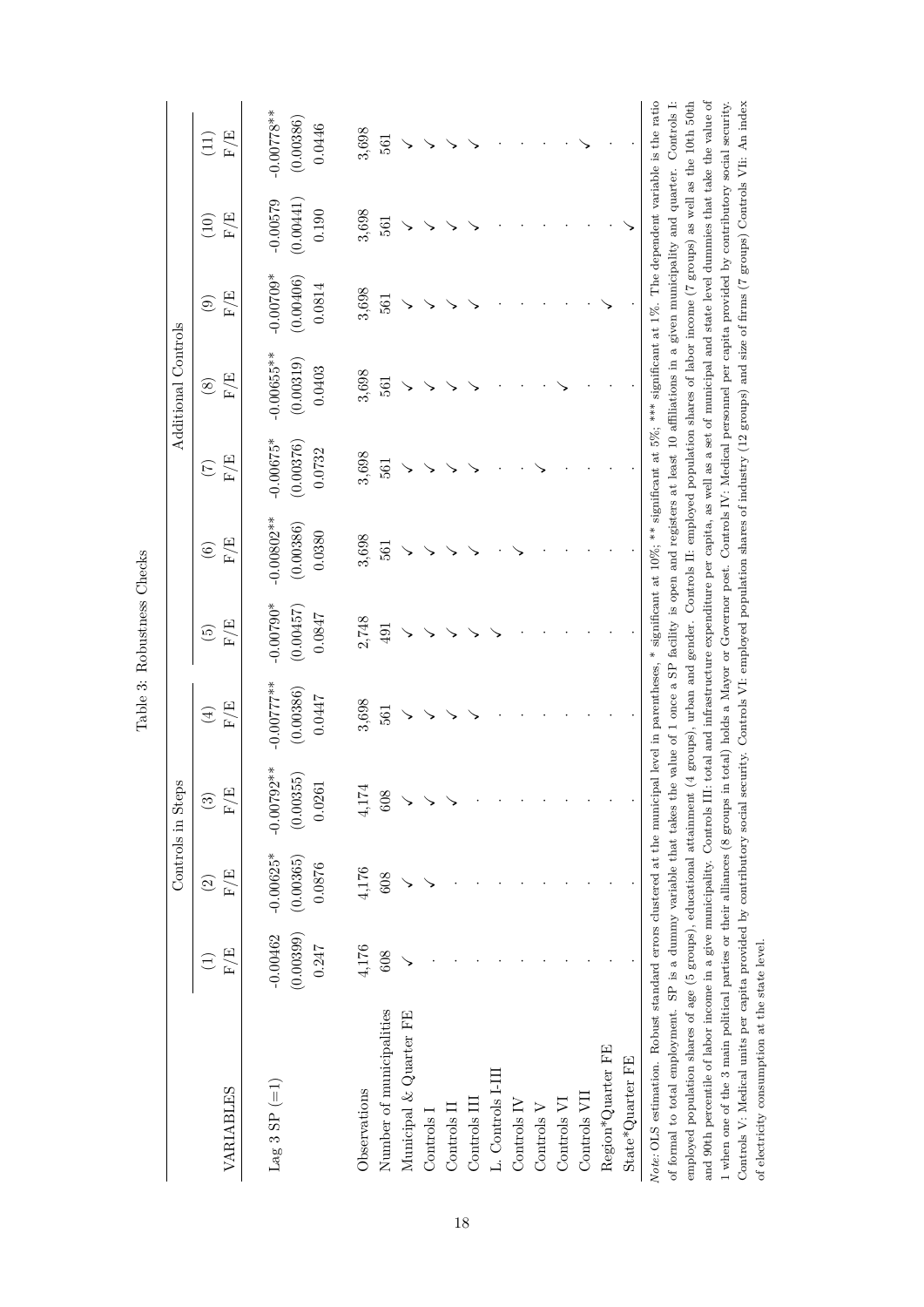<span id="page-18-0"></span>

|                        |                                                                                                                                                                                                                                                                                                                                                                                                                                                                                            |                    |                        |             | Table 4: Robustness Checks II |                                                                                                                                             |                 |                            |           |            |
|------------------------|--------------------------------------------------------------------------------------------------------------------------------------------------------------------------------------------------------------------------------------------------------------------------------------------------------------------------------------------------------------------------------------------------------------------------------------------------------------------------------------------|--------------------|------------------------|-------------|-------------------------------|---------------------------------------------------------------------------------------------------------------------------------------------|-----------------|----------------------------|-----------|------------|
|                        | Balanced Panel                                                                                                                                                                                                                                                                                                                                                                                                                                                                             | PFP (QMLE)         | Robust Control Group   |             | <b>HH</b> Definition          | Individual Lvl.                                                                                                                             |                 | Representativeness MunAvg. | Placebo   |            |
|                        | $\widehat{\Xi}$                                                                                                                                                                                                                                                                                                                                                                                                                                                                            | $\widehat{\infty}$ | $\widehat{\mathbf{e}}$ | $\bigoplus$ | $\widetilde{\mathbf{e}}$      | $\circledcirc$                                                                                                                              | $\widetilde{C}$ | $\circledast$              | $\odot$   | (10)       |
| VARIABLES              | F/E                                                                                                                                                                                                                                                                                                                                                                                                                                                                                        | F/E                | F/E                    | F/E         | F/E                           | $\mathrm{F}/\mathrm{E}$                                                                                                                     | F/E             | F/E                        | Placebo   | F/E        |
| Lag 3 $SP(=1)$         | $-0.00716*$                                                                                                                                                                                                                                                                                                                                                                                                                                                                                | $-0.00749*$        | $-0.00601$             | $-0.00826$  | $-0.00982*$                   | $-0.00931**$                                                                                                                                | $-0.00752$      | $-0.00715*$                | 0.00364   | $-0.00473$ |
|                        | (0.00400)                                                                                                                                                                                                                                                                                                                                                                                                                                                                                  | [.0043]            | (0.00404)              | (0.00628)   | (0.00521)                     | (0.00374)                                                                                                                                   | (0.00474)       | (0.00392)                  | (0.00387) | (0.00493)  |
|                        | 0.0742                                                                                                                                                                                                                                                                                                                                                                                                                                                                                     | 0.0795             | 0.137                  | 0.189       | 0.0601                        | 0.0132                                                                                                                                      | 0.113           | 0.0686                     | 0.346     | 0.337      |
| Observations           | 3,451                                                                                                                                                                                                                                                                                                                                                                                                                                                                                      | 3,451              | 3,372                  | $1,048$     | 3,698                         | 463,673                                                                                                                                     | 2,412           | 3,602                      | $1,693\,$ | 1,693      |
| Clusters               | 493                                                                                                                                                                                                                                                                                                                                                                                                                                                                                        | 493                | 513                    | 264         | 561                           | 561                                                                                                                                         | 411             | 544                        | 325       | 325        |
|                        |                                                                                                                                                                                                                                                                                                                                                                                                                                                                                            |                    |                        |             |                               |                                                                                                                                             |                 |                            |           | 1.937      |
| $\mathrm{Prob}>\chi^2$ |                                                                                                                                                                                                                                                                                                                                                                                                                                                                                            |                    |                        |             |                               |                                                                                                                                             |                 |                            |           | 0.164      |
|                        | quarter. All regression include municipal and quarter fixed effects as well as a set of time varying controls organized in three categories. Controls I, include: employed population shares of age (5)<br>variable is the ratio of formal to total employment. SP is a dummy variable that takes the value of 1 once a SP facility is open and registers at least 10 affiliations in a given municipality and<br>Note: OLS estimation unless stated otherwise. Robust standard errors clu |                    |                        |             |                               | istered at the municipal level in parentheses, * significant at $10\%$ ; ** significant at $5\%$ , *** significant at $1\%$ . The dependent |                 |                            |           |            |
|                        | groups), educational attainment (4 groups), urban and gender. Controls II, include: employed population shares of labor income (7 groups) as well as the 10th 50th and 90th percentile of labor                                                                                                                                                                                                                                                                                            |                    |                        |             |                               |                                                                                                                                             |                 |                            |           |            |
|                        | income in a give municipality. Controls III, include: total and infrastructure expenditure per capita, as well as a set of municipal and state level dummies that take the value of 1 when one of the<br>3 main political parties or their alliances (8 groups in total) holds a Mayor or Governor post. Column 2, presents a pooled fractional probit model estimated using quasi-maximum likelihood, this                                                                                |                    |                        |             |                               |                                                                                                                                             |                 |                            |           |            |
|                        | specification includes time averages of each regressor instead of municipal fixed effects, the coefficient corresponds to the average partial effect of SP, bootstrap standard errors in brackets. Column                                                                                                                                                                                                                                                                                  |                    |                        |             |                               |                                                                                                                                             |                 |                            |           |            |
|                        | 3, restricts the control group to those municipalities that have not been exposed to SP at any point in time. In column 4, The period of analysis spans from the first quarter of 2005 till the fourth                                                                                                                                                                                                                                                                                     |                    |                        |             |                               |                                                                                                                                             |                 |                            |           |            |
|                        | quarter of 2005, accordingly treatment group municipalities with no with-in variation are dropped from the sample. In column 5, The ratio of formal to total employed is calculated assuming that                                                                                                                                                                                                                                                                                          |                    |                        |             |                               |                                                                                                                                             |                 |                            |           |            |
|                        | all employed members of a household are covered by contributory social security when at least one of the members declares to have access. Column 6, estimates the analogous individual level model,                                                                                                                                                                                                                                                                                        |                    |                        |             |                               |                                                                                                                                             |                 |                            |           |            |
|                        | the regression is estimated using sample weights adjusted to give equal                                                                                                                                                                                                                                                                                                                                                                                                                    |                    |                        |             |                               | weight to every municipality. Column 7, Restricts the sample to municipalities in the top 2/3 of the ratio of interviews to                 |                 |                            |           |            |
|                        | total employment. Column 8, Restricts the sample to municipalities with population over 2500. The placebo specification columns 9 and 10, restricts the sample to municipalities observed at both                                                                                                                                                                                                                                                                                          |                    |                        |             |                               |                                                                                                                                             |                 |                            |           |            |
|                        | points in time, the ratio of formal to total employment in column 9 is calculated using pre-program observations $(03q4-01q4)$ .                                                                                                                                                                                                                                                                                                                                                           |                    |                        |             |                               |                                                                                                                                             |                 |                            |           |            |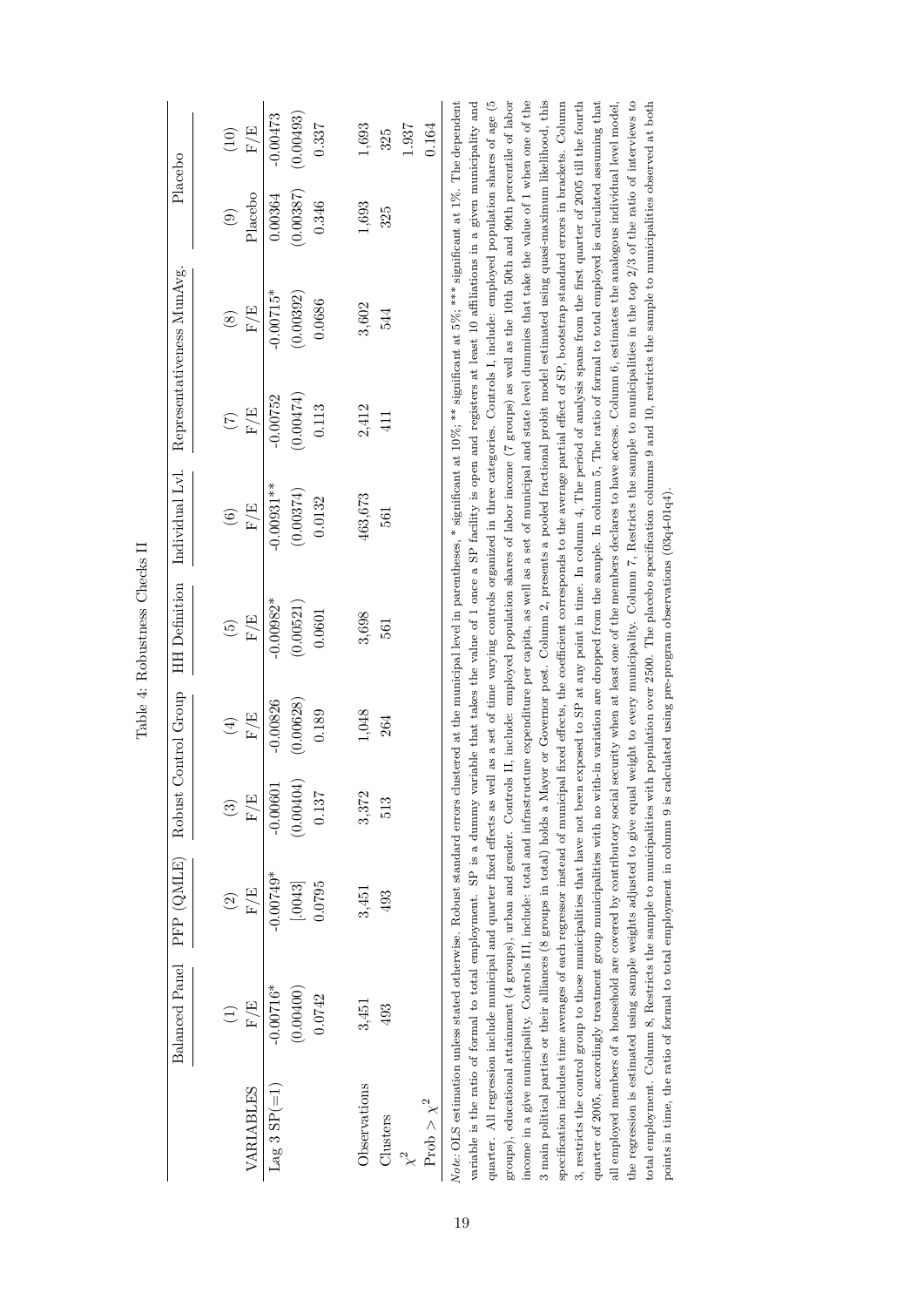## **5 Accounting for Spillover Effects**

Another area of potential concern regarding the estimates of program impact is related to the relevance of the political boundaries that have been used to designate the treatment and control groups. Intuitively, given the type of intervention and the characteristics of the outcome variable that is the focus of this paper, there are at least three mechanisms through which the introduction of SP in a given municipality could be capable of affecting neighboring municipalities.

The first is related to the extent to which the services of SP were not exclusive to the municipality where the program was introduced. Although, proof of residence was listed as a document required for inscription, the eligibility conditions of SP did not explicitly state that services were limited to residents. Moreover, even if local officials informally decided to implement such a rule, it is unlikely that they could have enforced it, as not only are program guidelines particularly lenient with regards to proof of residence,  $27$  but as previously mentioned, a large fraction of inscriptions took place through collective affiliations for whom document verification was particularly lax. Thus it cannot yet be ruled out that control group municipalities may have accessed SP services leading me to underestimate the impact of the program.

Additionally, a second effect could be operating through the labor market, here the key idea, as discussed by [Petrongolo and Manning](#page-28-16) [\(2011\)](#page-28-16), is that local labor markets are not collections of non overlapping administrative units. Therefore, it might very well be the case, either that the introduction of SP affects a local labor market that extends beyond the boundaries of a municipality or that the impact of the program ripples across overlapping labor markets that extend through various municipalities.

For example, it is possible to think of a scenario where residents of a municipality that is the source of the shock (i.e., a SP office is opened) are encouraged by the introduction of the program to reduce their search efforts for formal jobs in both their place of residence as well as in neighboring municipalities. The resulting reduction in competition for formal jobs, all else equal, would make it easier for residents of these neighboring areas to find formal jobs, during the time that it takes for this effect to dissipate (i.e., as candidates from areas that farther away are drawn into labor markets that have become more advantageous).

Another more traditional channel is related to the dissemination of information that makes potential users aware of the introduction of SP, or alternatively that helps them gauge the quality of the new services. As in all other cases, assessing the direction of the bias is difficult because indirect exposure to SP is likely to affect both treatment and control municipalities. However, in this case I am particularly concerned with a scenario in which information over the future introduction of SP makes informal jobs relatively more attractive in control group municipalities, as this would imply that the estimates of section [4](#page-12-0) may be underestimating the impact of SP.

Throughout this section my primary focus will not be to disentangle the different channels through which the spillovers effects might be operating, but rather to address these concerns by taking advantage of the idea that the intensity of indirect exposure to SP is likely to be related to the variation in the spatial coverage of the program. More specifically, in what follows I will use two proxies of indirect exposure to SP, in order to explore whether the estimates derived in section [4](#page-12-0) are biased as a result of not accounting for spillover effects, as well as to investigate whether the total impact of SP varies in

<sup>&</sup>lt;sup>27</sup>According to the rules of operation, any errors in the policy, can lead to the termination of services, with the exception of errors related to the proof of residency, in fact families can enroll without presenting proof of residence for a period of up to 90 days.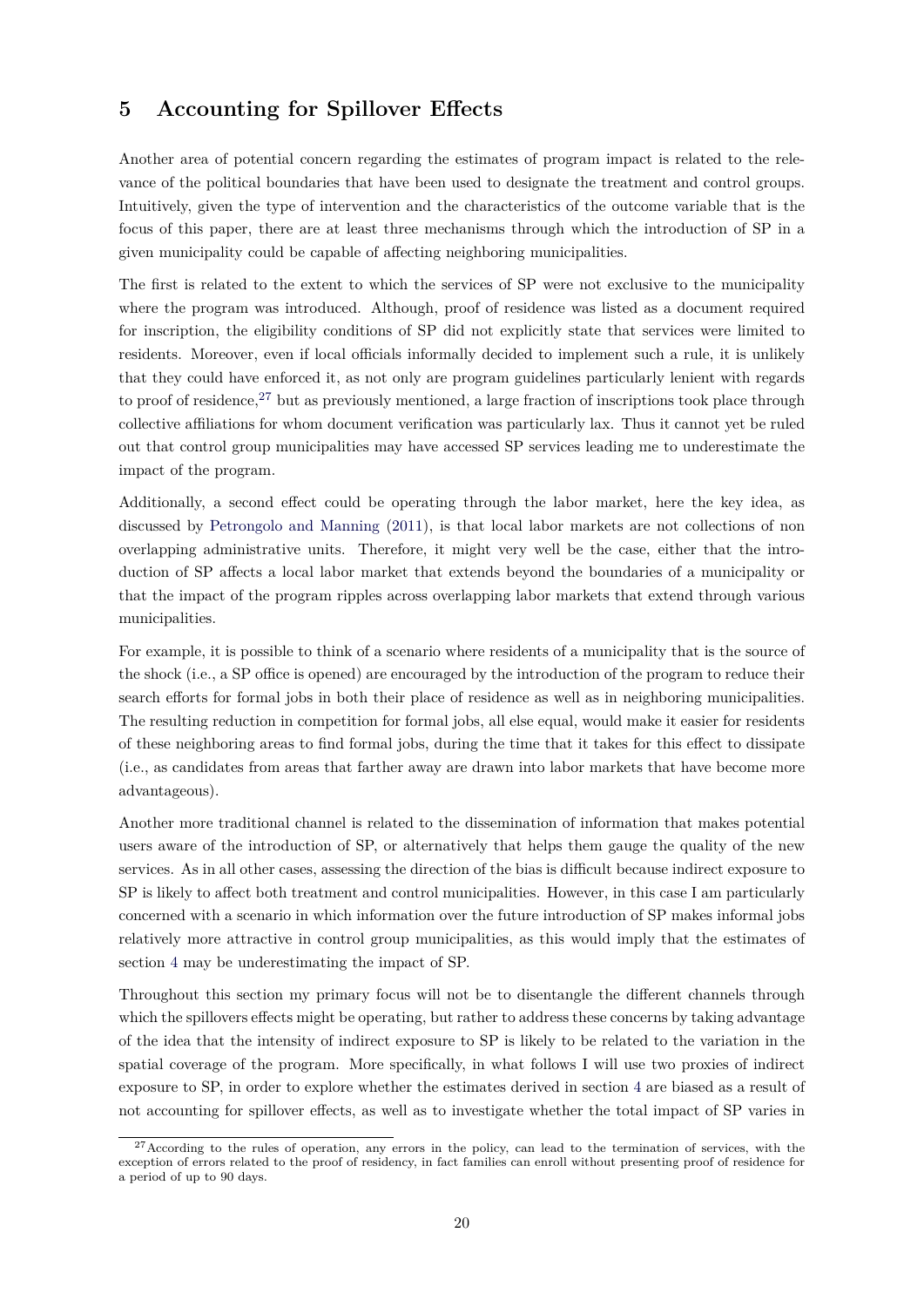relation to the degree of indirect exposure.

The first proxy used in the analysis, is road distance from the centroid (i.e., the geometrical center) of the largest urban area in a municipality to the centroid of the nearest urban center of a municipality where SP is being offered in a given quarter.<sup>[28](#page-0-0)</sup> The intuition behind this proxy is that as the program becomes denser and distance to nearest municipality offering SP is reduced, the more likely it becomes that control group municipalities could have had access to SP. Similarly, this reduction in transactional costs (e.g. transportation costs) should increase the degree of awareness over the introduction and benefits of SP, in both treatment and control municipalities. While decreasing<sup>[29](#page-0-0)</sup> the intensity of formal job search performed in control group municipalities by residents of municipalities that have direct access to the program.

That said, since I cannot fully rule out that distance to the nearest municipality offering SP might be picking up factors other than the spillover effects previously outlined. I will additionally employ the population weighted share of neighboring municipalities<sup>[30](#page-0-0)</sup> with direct access to SP, as a second proxy. In this case as the program becomes denser and the share of neighbors with direct access increases, I expect control municipalities to have higher chances of accessing SP services. Furthermore, since the awareness of individuals over the availability of SP or their perception of the quality of the services is likely to be a function of the experience of the people with whom they interact, it is reasonable to expect this proxy to do a good job at capturing this effect in both the control and the treatment group. As before, the intensity of formal job search performed by residents of municipalities with direct access to SP is likely to decrease in control municipalities, at least in short run.

To introduce this proxies into the analysis I modify the difference-in-differences specification presented in equation [1.](#page-12-1) In the case of distance to the nearest municipality offering SP, equation [2](#page-20-0) below, introduces three additional terms: First,  $D_{m,t-\lambda}$  which denotes the natural logarithm<sup>[31](#page-0-0)</sup> of road distance to the nearest municipality offering SP for municipality  $(m)$  at quarter  $(t-\lambda)$ , where  $\lambda$  represents the number of lags of indirect exposure to SP  $\{\lambda \in \mathbb{Z} | 1 \leq x \leq 4\}$ . Note that this lag is independent from lag (L) found on *SPm,t*−*L*, this additional flexibility is introduced into the model in order to allow the intensity of indirect exposure to vary over time and/or to account for the possibility that the impact of different spillover effects may become relevant at different points in time. Second, an interaction term between  $SP_{m,t-L}$  and  $D_{m,t-\lambda}$ . Third, an interaction between  $SP_{m,t-L}$  and the term  $UD_m$ , which denotes the natural logarithm of road distance to the nearest municipality, this latter term is introduced in order to control for the fact that  $D_{m,t-\lambda}$  could potentially pick up the heterogeneity in the impact of the program in relation to other factors, for example, the area of municipalities.

<span id="page-20-0"></span>
$$
\frac{F_{mt}}{E_{mt}} = \alpha + \beta_t + \beta_m + \beta_1 SP_{m,t-L} + \beta_2 D_{m,t-\lambda} + \beta_3 SP_{m,t-L} * D_{m,t-\lambda} + \beta_4 SP_{m,t-L} * UD_m
$$
  
+
$$
\omega X_{mt} + \epsilon_{mt}, \ \forall \ m \in M, \ t \in T
$$
\n(2)

In analogous manner the specification that uses the second proxy, equation [3,](#page-21-0) includes instead the terms:  $SN_{m,t-\lambda}$  which denotes the population weighted share of neighbors with direct access to SP

<sup>28</sup>The largest urban area is defined by population taken from the 2000 census.

<sup>&</sup>lt;sup>29</sup>It is also possible competition for formal jobs increases as candidates are drawn from municipalities that are farther away from the source.

 $30$ Neighboring municipalities are defined as those that have a common border. Note that the influence of the neighboring municipality does not depend on the length of the border but rather on its population, for further details about the calculation please refer to the dataset appendix.

 $31$ This transformation is performed in order to minimize the impact of outliers.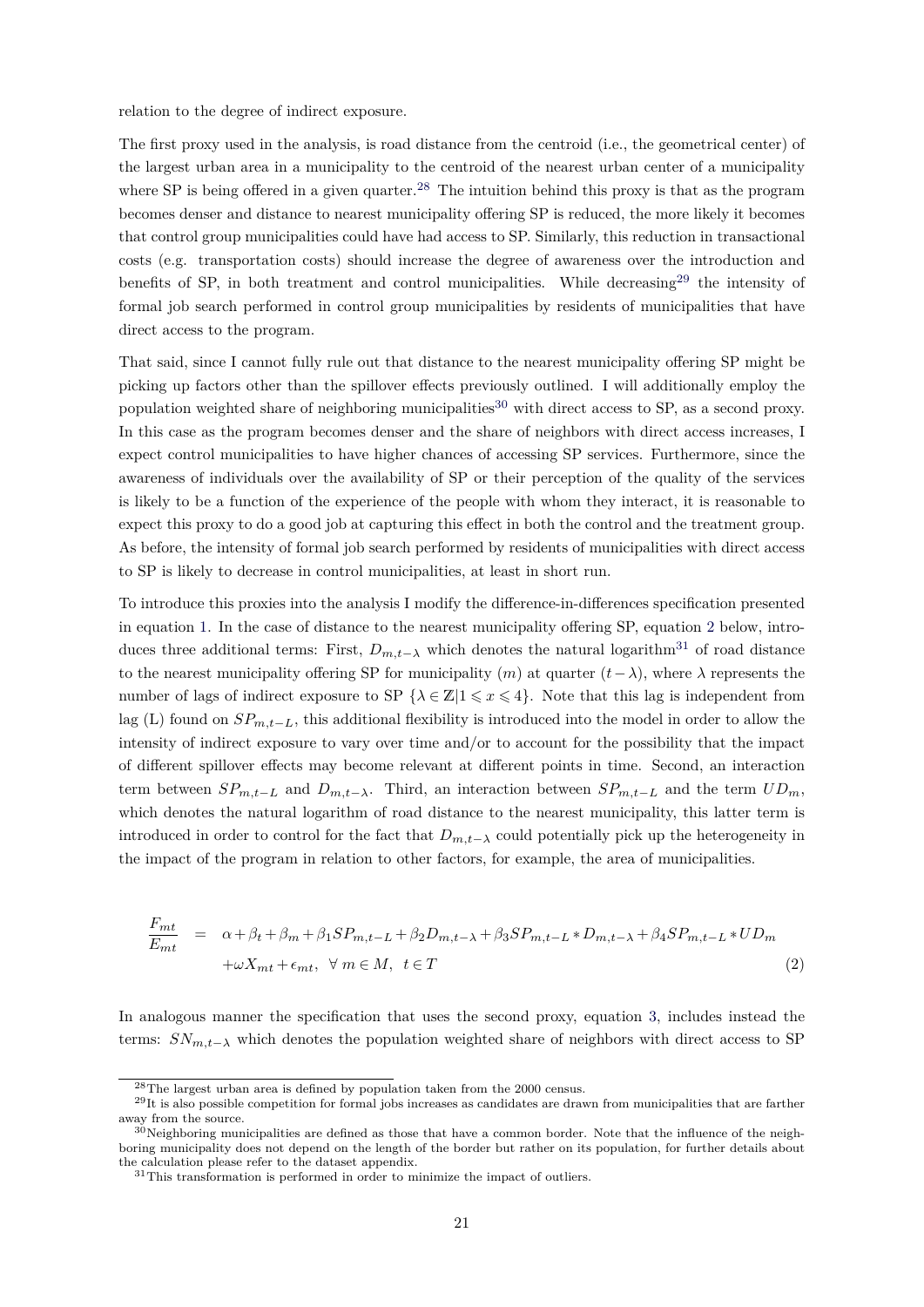for municipality (m) at quarter (t- $\lambda$ ). The interaction term between  $SP_{m,t-L}$  and  $SN_{m,t-\lambda}$  and the interaction term between  $SP_{m,t-L}$  and the term  $NPOP_m$ , which denotes the natural logarithm of the total population of neighboring municipalities, this latter term is included in order to account for the fact that the term  $SN_{m,t-\lambda}$  could potentially capture the heterogeneity in the impact of the program in relation to factors, such as the size of the labor market of neighboring municipalities.

<span id="page-21-0"></span>
$$
\frac{F_{mt}}{E_{mt}} = \alpha + \beta_t + \beta_m + \beta_1 SP_{m,t-L} + \beta_2 SN_{m,t-\lambda} + \beta_3 SP_{m,t-L} * SN_{m,t-\lambda} + \beta_4 SP_{m,t-L} * NPOP_m
$$
  
+ $\omega X_{mt} + \epsilon_{mt}, \forall m \in M, t \in T$  (3)

The other variables in equations [2](#page-20-0) and [3,](#page-21-0) as well as the sample of municipalities included (*M*) and the time frame  $(T)$  are the same as those of section [4.](#page-12-0) The intuition behind this new specifications, is that of assessing the impact of SP on formal employment when the total impact of the program is allowed to depend on both direct and indirect exposure to SP. Accordingly, the focus of this paper shifts toward the marginal effect of SP, which in the case of the first proxy, is given by the expression  $\beta_1 + \beta_3 * D_{m,t-\lambda} + \beta_4 * UD_m$  or equivalently by  $\beta_1$  once the variables  $D_{m,t-\lambda}$  and  $UD_m$  are centered at a distance that is relevant for the analysis.

Since I would like to derive standard errors under various assumptions this latter alternative will prove to be far more tractable. In sum, the coefficients of interest in this section will be  $\beta_1$  which can now be interpreted as the impact of SP treatment conditional on the degree of indirect exposure (i.e., the value at which the interaction terms are centered), and the coefficient  $D_{m,t-\lambda}$  in equation 2 and  $SN_{m,t-\lambda}$  in equation 3, as they allow me to gauge whether indirect exposure to SP mattered in control municipalities. Finally, it is important to note, that this analysis is based on an identification assumption that is far more stringent, namely, that pre-intervention time trends between treatment and control municipalities are parallel conditional on the proxy that is being used.

Given that the results of section [4](#page-12-0) suggest that the largest reduction in formal employment is associated with an exposure of at least three quarters to SP, table [5](#page-22-0) below, explores whether these estimate of program impact may have been considerably biased as a result of spillover effects. This is done by comparing the coefficient of the benchmark model with the ones derived from equations [2](#page-20-0) and [3](#page-21-0) when the interaction terms are centered at their respective averages. Each panel tests a different proxy of indirect exposure, column 1 reproduces the result from section [4,](#page-12-0) while columns 2 to 5 investigate the impact for different lags  $(\lambda)$  of indirect exposure to SP.

The main findings, are that regardless of the proxy used, the coefficients of SP impact at average spillover levels are of a very similar magnitude to that of the benchmark model, and that in all cases these coefficients are statistically undistinguishable  $32$  from the benchmark coefficient.  $33$  Moreover, consistent with the idea that the results of section [4](#page-12-0) are not overestimating the impact of SP, I am also unable to provide any evidence of indirect exposure to SP having an effect on control group municipalities. In order to rule out that these results are specific to municipalities that have been directly exposed to SP for at least three quarters, tables [15](http://www.parisschoolofeconomics.eu/docs/del-valle-suarez-alejandro/appendices_res.pdf#table.caption.16) and [16](http://www.parisschoolofeconomics.eu/docs/del-valle-suarez-alejandro/appendices_res.pdf#table.caption.18) of the online appendix, replicate this analysis for each specification discussed in section [4.](#page-12-0) The results are analogous in all cases.

 $32$ This is accomplished by jointly estimating the different specifications using SUR and then performing  $\chi^2$  tests where the null hypothesis is that the coefficients are equal.

<sup>&</sup>lt;sup>33</sup>Additionally testing was carried out using both of this proxies simultaneously, this is done by including in equation [3](#page-21-0) the triple interaction term  $\beta_3 SP_{m,t-L} * SN_{m,t-\lambda} * D_{m,t-\lambda}$  in addition to all the secondary terms that are required. The results strongly mirror those reported here and are available upon request.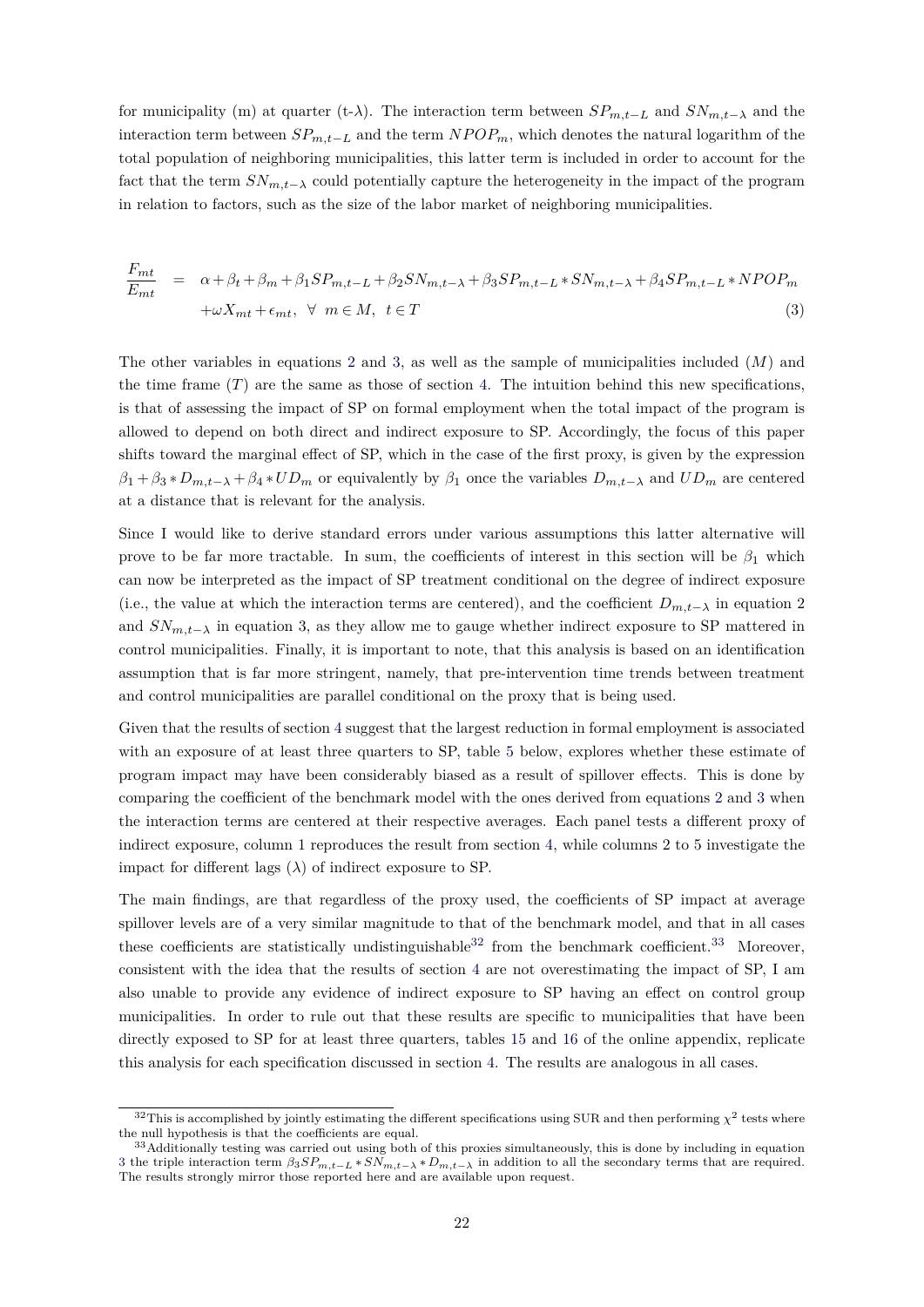<span id="page-22-0"></span>

|                                               | (1)          | (2)             | (3)             | (4)             | (5)              |
|-----------------------------------------------|--------------|-----------------|-----------------|-----------------|------------------|
| <b>VARIABLES</b>                              | F/E          | F/E             | F/E             | F/E             | F/E              |
|                                               |              | $(\lambda = 1)$ | $(\lambda = 2)$ | $(\lambda = 3)$ | $F(\lambda = 4)$ |
|                                               |              | Panel 1         |                 |                 |                  |
|                                               |              |                 |                 |                 |                  |
| Lag 3 $SP(=1)$                                | $-0.00777**$ | $-0.00863$      | $-0.00553$      | $-0.00598$      | $-0.00657$       |
|                                               | (0.00384)    | (0.00652)       | (0.00694)       | (0.00701)       | (0.00417)        |
| $D_{m,t-\lambda}$ (C at mean)                 |              | 0.00215         | 0.00144         | 0.00360         | 0.00251          |
|                                               |              | (0.00348)       | (0.00309)       | (0.00294)       | (0.00328)        |
| $SP_{m,t-3}$ x $D_{m,t-\lambda}$ (C at mean)  |              | $-0.00328$      | 0.000617        | $-0.00248$      | $-0.00211$       |
|                                               |              | (0.00832)       | (0.00757)       | (0.00668)       | (0.00369)        |
| $SP_{m,t-3}$ x $UD_m$ (C at mean)             |              | 0.00768         | 0.00408         | 0.00603         | 0.00592          |
|                                               |              | (0.00881)       | (0.00814)       | (0.00701)       | (0.00396)        |
|                                               |              |                 |                 |                 |                  |
| Observations                                  | 3,698        | 3,698           | 3,698           | 3,698           | 3,698            |
| Clusters                                      | 561          | 561             | 561             | 561             | 561              |
| $\chi^2$ eq(1)-eq( $\lambda+1$ )              |              | 0.0267          | 0.150           | 0.0946          | 0.473            |
| Prob > $\chi^2$                               |              | 0.870           | 0.698           | 0.758           | $\,0.492\,$      |
| Mean $D_{m, t-\lambda}$                       |              | $42.97\,$       | $51.08\,$       | 61.47           | 72.18            |
|                                               |              | Panel 2         |                 |                 |                  |
|                                               |              |                 |                 |                 |                  |
| Lag 3 $SP(=1)$                                | $-0.00777**$ | $-0.00619$      | $-0.00563$      | $-0.00583$      | $-0.00520$       |
|                                               | (0.00384)    | (0.00523)       | (0.00514)       | (0.00533)       | (0.00440)        |
| $SN_{m,t-\lambda}$ (C at mean)                |              | $-0.00221$      | $0.00335\,$     | 0.000514        | $-0.00123$       |
|                                               |              | (0.00726)       | (0.00677)       | (0.00705)       | (0.00885)        |
| $SP_{m,t-3}$ x $SN_{m,t-\lambda}$ (C at mean) |              | 0.00196         | $-0.00181$      | $-8.23e-05$     | $-0.00127$       |
|                                               |              | (0.0124)        | (0.0110)        | (0.0110)        | (0.00903)        |
| $SP_{m,t-3}$ x NPOP <sub>m</sub> (C at mean)  |              | 0.00346         | 0.00355         | 0.00351         | 0.00351          |
|                                               |              | (0.00333)       | (0.00335)       | (0.00336)       | (0.00338)        |
|                                               |              |                 |                 |                 |                  |
| Observations                                  | 3,698        | 3,698           | 3,698           | 3,698           | 3,698            |
| Clusters                                      | 561          | 561             | 561             | 561             | 561              |
| $\chi^2$ eq(1)-eq( $\lambda+1$ )              |              | 0.179           | 0.325           | 0.229           | 1.201            |
| Prob > $\chi^2$                               |              | 0.672           | 0.569           | 0.632           | 0.273            |
| Mean $SN_{m, t-\lambda}$                      |              | 0.604           | $0.527\,$       | 0.438           | 0.349            |

Table 5: Estimates of program impact at average levels of indirect exposure.

*Note:* SUR estimation, robust standard errors clustered at the municipal level in parentheses, \* significant at 10%; \*\* significant at 5%; \*\*\* significant at 1%. All regressions include municipal and quarter fixed effects as well as time varying controls I-III as described in section [4.](#page-12-0) The lag 3 of SP coefficient is the marginal effect of the program at average levels of indirect exposure. *Dm,t*−*<sup>λ</sup>* is the natural logarithm of road distance to the nearest municipality offering SP.  $UD_m$ , is natural logarithm of road distance to the nearest municipality.  $SN_{m,t-\lambda}$  is the population weighted share of neighbors with direct access to SP. *NP OPm*, is the natural logarithm of the population of neighboring municipalities. In all cases these covariates have been centered at their respective sample averages.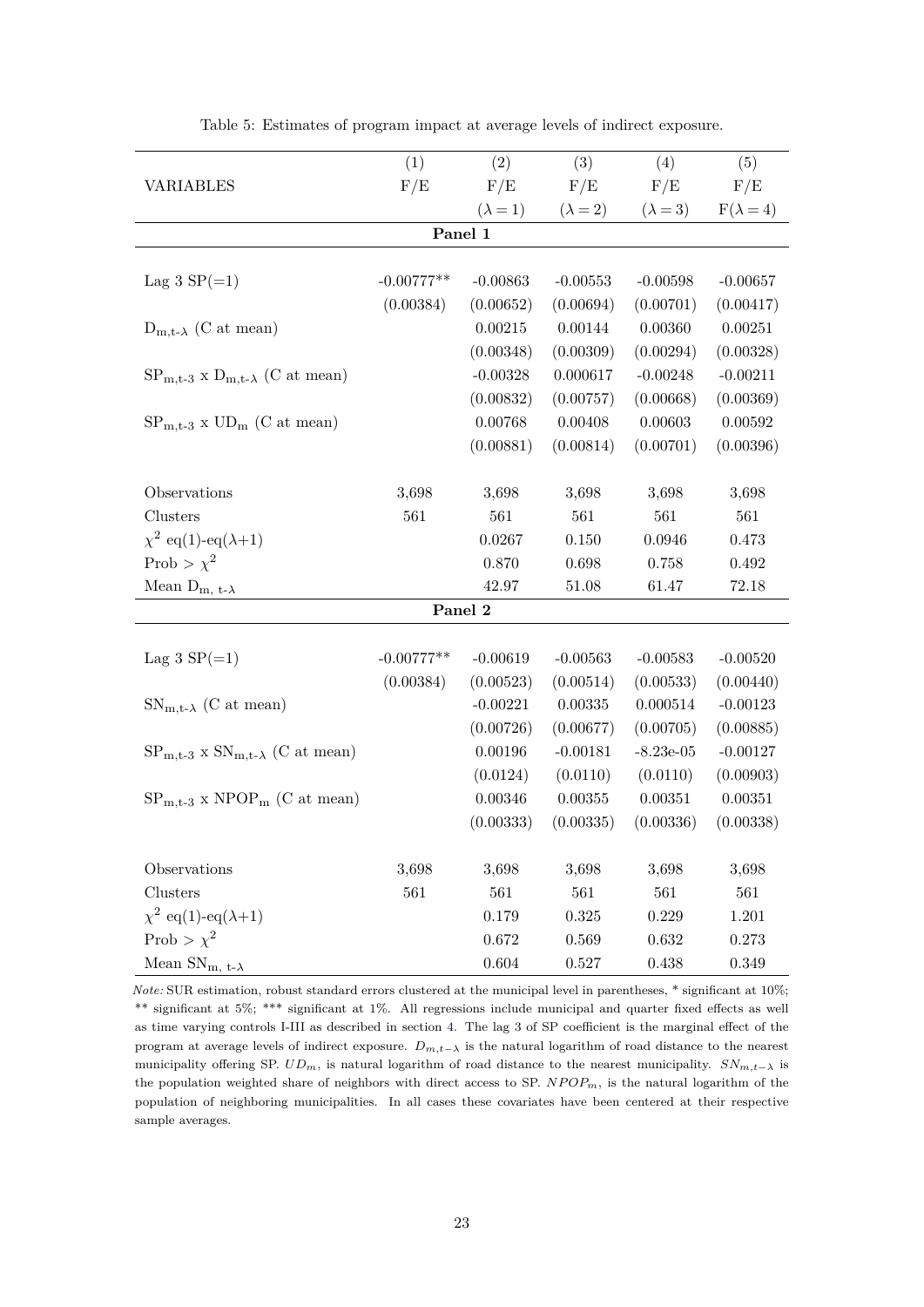Turning to the question of whether the effect of the program varies in relation to the degree of indirect exposure, is particularly interesting because it allows me to further bound the effect of SP on formal employment. This is done by estimating the impact of SP on municipalities that had direct access to SP and that additionally were indirectly exposed at very high intensities. More specifically, since it is reasonable to conjecture that the intensity of spillover effects is inversely related to distance to the nearest municipality offering SP and directly related with the population weighted share of neighbors, <sup>[34](#page-0-0)</sup> it is possible to derive meaningful upper-bound estimates of program effect by examining the cases in which the marginal effect is calculated at the smallest  $D_{m,t}$  and the largest  $SN_{m,t}$  observed in the sample.

However, before proceeding, assumptions on the timing of direct and indirect exposure to SP are also required. Although I suspected that indirect exposure is likely to be more relevant when it precedes direct exposure, without strong priors, the most generous assumptions for the calculation of an upperbound would be to test every possible lag combination (direct and indirect,  $L, \lambda$ ).<sup>[35](#page-0-0)</sup> This of course implies testing a large number of hypotheses and therefore raises the issue of accounting for the false discovery rate (FDR). In order to address this issue I will follow [Anderson](#page-27-9) [\(2008\)](#page-27-9) and calculate both FDR and "sharpened" FDR adjusted p-values, from here on q-values, as described in [Benjamini and](#page-27-10) [Hochberg](#page-27-10) [\(1995\)](#page-27-10) and in [Benjamini et al.](#page-27-11) [\(2006\)](#page-27-11).

Table [6](#page-24-0) below, calculates the marginal effect of SP for every possible lag combination when  $D_{m,t}$  and *UD<sup>m</sup>* are centered at 10km. Each entry is from a separate OLS regression of equation [2,](#page-20-0) the panels vary the timing of direct exposure to SP (lag L), while the columns correspond to a different lag of indirect exposure to SP (lag  $\lambda$ ). The main finding is presented in panel 3 column 4, where the largest and most sharply estimated total program effect is found (1.5 percentage points), q-values 0.12 and 0.14.[36](#page-0-0) Moreover, the results of table [6](#page-24-0) also seem to suggest that prolonged indirect exposure to SP matters most in municipalities that have been directly exposed to SP for shorter periods of time, however, in all cases I am unable to reject the null hypothesis of no program effect when controlling FDR at  $q = 0.10$ .

In analogous manner, table [17](http://www.parisschoolofeconomics.eu/docs/del-valle-suarez-alejandro/appendices_res.pdf#table.caption.20) in the online appendix, calculates the marginal effect of SP when  $SN_{m,t}$ is centered at a share of 0.85 and  $NPOP<sub>m</sub>$  at the median of the sample.<sup>[37](#page-0-0)</sup> Consistent with the previous set of results, the point estimate of panel 3 column 4, suggests a program effect in the order of (1.4 percentage points), q-values  $0.15$  and  $0.17^{38}$  $0.17^{38}$  $0.17^{38}$  While the estimates of panels  $(1-3)$  in columns 4 and 5 lend further support to the idea that prolonged exposure matters most when it precedes direct exposure,<sup>[39](#page-0-0)</sup> as in the previous case no result rejects when controlling FDR at  $q = 0.10$ .

Finally, in order to test the sensitivity of these upper-bounds to the degree of indirect exposure. Table [18](http://www.parisschoolofeconomics.eu/docs/del-valle-suarez-alejandro/appendices_res.pdf#table.caption.22) and [19](http://www.parisschoolofeconomics.eu/docs/del-valle-suarez-alejandro/appendices_res.pdf#table.caption.24) in the online appendix, calculate the marginal effect of SP holding the choice of lags constant while allowing the proxies of indirect exposure to vary  $(D_{m,t}$  7-100 km,  $SN_{m,t}$  0.95-0.25). The main finding is that in both cases the slightly larger program effects are relevant for less than  $1/5$  of the municipal-quarter observations and that weak indirect exposure (i.e., high  $D_{m,t}$ , low *SNm,t* ) is associated with s smaller, but never statistically significant positive effects of SP on formal employment.

 $\rm{^{34}This}$  is not necessarily the case for the labor market spillover effect.

<sup>35</sup>There are 25 possible combinations of lags for each proxy.

<sup>36</sup>This result is relevant for 255 municipal quarter-observations, 225 in treatment and 30 in control.

<sup>&</sup>lt;sup>37</sup>The median is used because a few municipalities have very large neighbors, that said, centering with the mean of total neighbors population produces similar results.

<sup>38</sup>This result is relevant for 536 municipal quarter-observations, 505 in treatment and 31 in control.

<sup>&</sup>lt;sup>39</sup>The results on panel 1 columns 3 and 4 estimates a program effects as large as 2.3 percentage points, however, they are not emphasized because there are only 26 municipal-quarter observations for whom this result is relevant.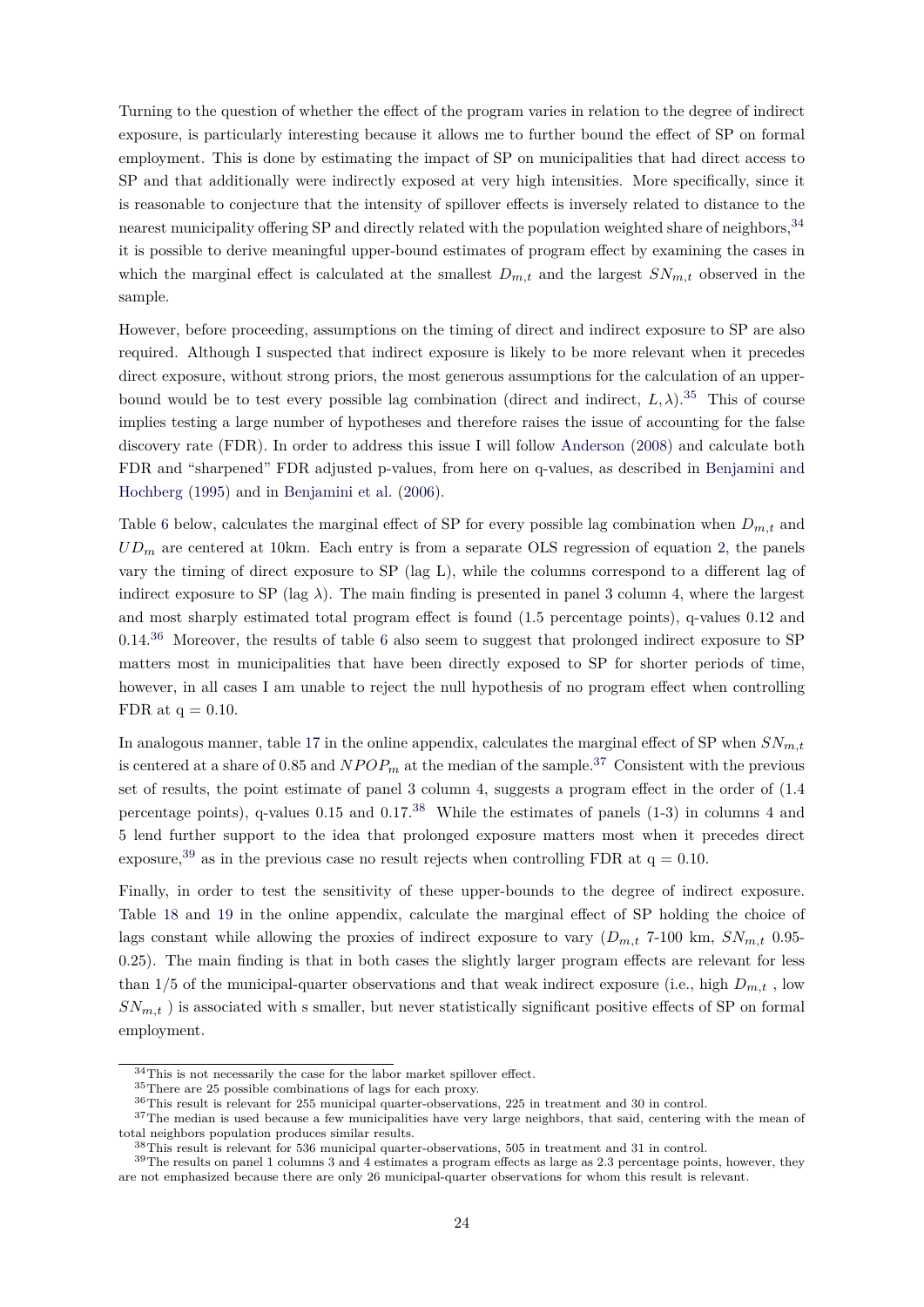<span id="page-24-0"></span>

|                             | (1)             | (2)             | (3)             | (4)             | (5)              |
|-----------------------------|-----------------|-----------------|-----------------|-----------------|------------------|
| VARIABLES                   | F/E             | $\rm F/E$       | F/E             | $F/E$ 3         | F/E              |
|                             | $(\lambda = 0)$ | $(\lambda = 1)$ | $(\lambda = 2)$ | $(\lambda = 3)$ | $F(\lambda = 4)$ |
|                             |                 | Panel 1         |                 |                 |                  |
| $SP (=1)$                   | 0.00278         | $-0.00275$      | 0.000682        | $-0.00255$      | $-0.00374$       |
|                             | (0.00659)       | (0.00838)       | (0.00826)       | (0.00843)       | (0.00856)        |
|                             | 0.674           | 0.743           | 0.934           | 0.762           | 0.662            |
|                             |                 |                 |                 |                 |                  |
| Observations                | 1,501           | 1,501           | 1,501           | 1,501           | 1,501            |
| Number of entmunid          | 379             | 379             | 379             | 379             | 379              |
| FDR q-values BH95           | 0.766           | 0.795           | 0.935           | 0.795           | 0.766            |
| FDR q-values BKY06          | 0.582           | 0.586           | 0.698           | 0.586           | 0.582            |
|                             |                 | Panel 2         |                 |                 |                  |
| Lag SP $(=1)$               | $-0.00797$      | $-0.00647$      | $-0.00542$      | $-0.0149*$      | $-0.00971$       |
|                             | (0.00631)       | (0.00688)       | (0.00765)       | (0.00815)       | (0.00881)        |
|                             | 0.207           | 0.348           | 0.479           | 0.0689          | 0.271            |
|                             |                 |                 |                 |                 |                  |
| Observations                | 1,943           | 1,943           | 1,943           | 1,943           | 1,943            |
| Number of entmunid          | 411             | 411             | 411             | 411             | 411              |
| FDR q-values BH95           | 0.370           | 0.458           | 0.599           | 0.192           | 0.418            |
| FDR q-values BKY06          | 0.285           | 0.345           | 0.453           | 0.150           | 0.335            |
|                             |                 | Panel 3         |                 |                 |                  |
| Lag 2 SP $(=1)$             | $-0.00840$      | $-0.00790$      | $-0.0102*$      | $-0.0150**$     | $-0.0145**$      |
|                             | (0.00526)       | (0.00512)       | (0.00600)       | (0.00668)       | (0.00695)        |
|                             | 0.111           | 0.123           | 0.0881          | 0.0255          | 0.0372           |
|                             |                 |                 |                 |                 |                  |
| Observations                | 2,767           | 2,767           | 2,767           | 2,767           | 2,767            |
| Number of entmunid          | 490             | 490             | 490             | 490             | 490              |
| FDR q-values BH95           | 0.253           | 0.258           | 0.221           | 0.121           | 0.121            |
| FDR q-values BKY06          | 0.207           | 0.212           | 0.177           | 0.137           | 0.137            |
|                             |                 | Panel 4         |                 |                 |                  |
| Lag 3 SP $(=1)$             | $-0.0101**$     | $-0.00932**$    | $-0.00944**$    | $-0.00577$      | $-0.00661$       |
|                             | (0.00430)       | (0.00431)       | (0.00434)       | (0.00527)       | (0.00616)        |
|                             | 0.0190          | 0.0311          | 0.0300          | 0.274           | 0.284            |
|                             |                 |                 |                 |                 |                  |
| Observations                | 3,688           | 3,688           | 3,688           | 3,688           | 3,688            |
| Number of entmunid          | $559\,$         | 559             | 559             | 559             | 559              |
| FDR q-values BH95           | 0.121           | 0.121           | 0.121           | 0.418           | 0.418            |
| FDR q-values BKY06          | 0.137           | $0.137\,$       | 0.137           | $\,0.335\,$     | 0.335            |
|                             |                 | Panel 5         |                 |                 |                  |
| Lag 4 SP $(=1)$             | $-0.00924**$    | $-0.00984**$    | $-0.00896**$    | $-0.00582$      | $-0.00519$       |
|                             | (0.00433)       | (0.00434)       | (0.00432)       | (0.00433)       | (0.00503)        |
|                             | 0.0333          | 0.0237          | 0.0384          | 0.179           | 0.303            |
|                             |                 |                 |                 |                 |                  |
| Observations                | 4,285           | 4,285           | 4,285           | 4,285           | 4,285            |
| $\mbox{Number of entmunid}$ | 571             | $571\,$         | $571\,$         | $571\,$         | 571              |
| FDR q-values BH95           | 0.121           | 0.121           | 0.121           | 0.345           | 0.421            |
| FDR q-values BKY06          | $0.137\,$       | $0.137\,$       | $0.137\,$       | $\,0.283\,$     | $0.337\,$        |

|  | Table 6: Upper-bounds of program impact             |  |
|--|-----------------------------------------------------|--|
|  | (Road distance to nearest municipality offering SP) |  |

*Note:* Each entry is from a separate OLS estimation of equation [2.](#page-20-0) Robust standard errors clustered at the municipal level in parentheses, \* significant at 10%; \*\* significant at 5%; \*\*\* significant at 1%. All regressions include municipal and quarter fixed effects as well as time varying controls I-III as described in section [4.](#page-12-0) In all cases  $D_{m,t-\lambda}$  and  $UD_m$  have been centered at 10 km. Two types of p-values adjusted to control for the false discovery rate are presented in the last two rows of each panel.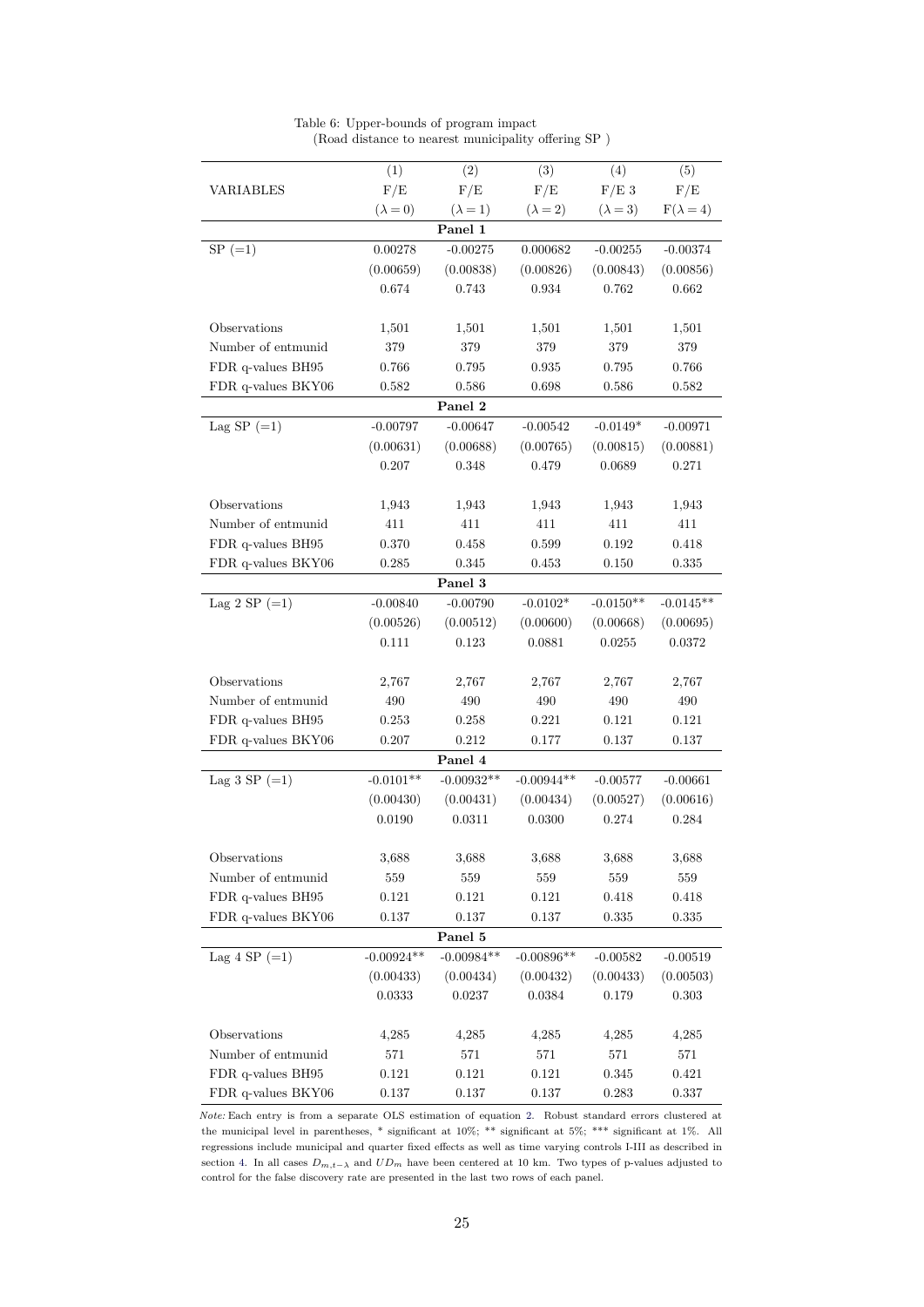# **6 Conclusions**

In 2002 the Mexican government began implementing Seguro Popular, an ambitious program that was aimed at rapidly extending health coverage to roughly 50% of the population that had so far remained uninsured. In the context of the Mexican health care system, the introduction of Seguro Popular amounted to a large expansion of non-contributory health care services which run in parallel to the countries contributory social security system. Despite the expected improvements in health outcomes of millions of uninsured workers, and the well documented reduction in catastrophic health care expenditures, it has often being argued that the downside of this type of intervention occurs in the labor market, where it is expected to encourage the reallocation of workers away from the formal sector.

To evaluate the cost side of the trade-off between the large scale provision of free medical health services to the uninsured and formal employment, this paper uses a difference-in-differences design that takes advantage of the variation in the provision of Seguro Popular services, created by the progressive roll out of the program across municipalities.

The main findings are that contemporaneous exposure to the program has no impact on the ratio of formal to total employment while exposure to the program for at least three quarters is associated with a small but statistically significant reduction of 0.78 percentage points in the ratio of formal to total employment. These results are of particular interest as a number of factors support the causal interpretation of this relationship. First, pre-intervention trends between the treatment and the control group are parallel. Second, time varying factors likely to confound the estimates of program impact are controlled for in all specifications. Third, the falsification exercise fails to provide any evidence of program impact when the placebo pre-intervention period is used. Fourth, it has been shown that estimates of program impact are not underestimated as a result of spillover effects.

Additionally, in order to further bound the impact of Seguro Popular, this paper looks at the effect of the program in municipalities that had direct access to SP and that additionally were indirectly exposed high intensities. Interestingly, in spite of the strong assumptions underlying this estimates $40$ they are only moderately larger with program impact peaking at 1.5 or 1.4 percentage points depending on the proxy that is used.

On the whole, the results of this paper indicate that Seguro Popular had a small distortionary effect on the labor market. However, it must be emphasized that this does not imply that the program is not welfare improving as the costs in the labor market must be balanced against the benefits that Seguro Popular creates in other dimensions of welfare.

Work currently underway on labor market transitions, will attempt to provide and even clearer narrative of the welfare implications of Seguro Popular in the labor market, by providing qualifiers for these findings in at least two areas. First, it will establish whether the reduction in formal employment is predominantly due to entry or retention of new informal workers or whether it is being driven by current workers switching between sectors. Second, since the creation or loss of certain types of jobs is likely to have different effects on outcomes such as tax collection, it is important to characterize the type of formal jobs that are being lost or informal jobs that are being created as a result of the program.

In terms of the broader policy debate, the findings of this paper are mid-way between those of other

<sup>&</sup>lt;sup>40</sup>These estimates not only allowed for the strongest degree of indirect exposure observed in the sample but they additionally use the most favorable assumptions regarding the combination of lags for direct and indirect exposure to the program.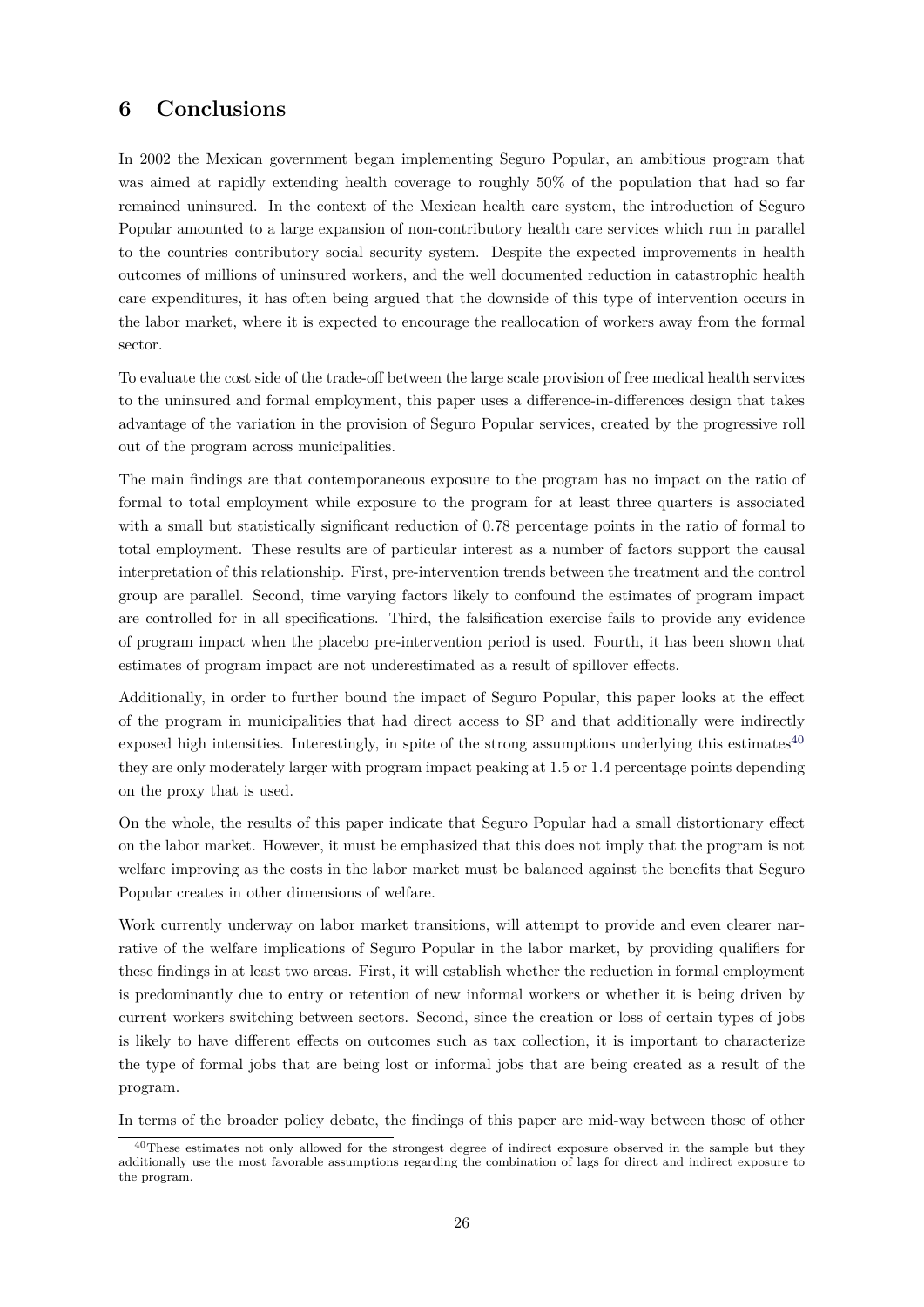empirical work. Thus independently of the type of assumptions that are made, there is no evidence of the largest expansion of non-contributory health services in the Americas having any substantial effect on formal employment. Thereby raising the question of what are the factors that have contributed to limiting its potentially negative effect on the labor market.

In this respect it has been previously suggested that the improvements in the quality of SP services over the status quo were too small to encourage the creation or retention of informal jobs, which seems unlikely given the amount of federal resources that the program was mobilizing. And that Seguro Popular services only represent a small proportion of the overall non-monetary benefits associated with informal jobs, which is something that is hard to gauge empirically.

In addition to these arguments, the findings of this paper are broadly in line with two complementary explanations that merit further research. The First, is that individuals may have a low valuation of Seguro Popular services regardless of their actual quality, both because the bulk of the benefits which are likely to occur in the future may be strongly discounted, and because the factors that drive perceived improvements in the quality of health services, such as waiting times or the time spent with the physician, are hard to gauge by potential new users, who are only likely to react to the program as they learn from their own experience and that of others. This intuition is consistent with the findings of lagged program impact, as well as with stronger effects for treatment municipalities whose neighbors had also been exposed to the program.

A second complementary explanation comes from the recent work of [Duflo](#page-27-12) [\(2012\)](#page-27-12) and [Devoto et al.](#page-27-13) [\(2011\)](#page-27-13), who argue that even small barriers may be capable of drastically reducing program takeup. Since Seguro Popular is not a default option but a choice that was not accompanied with an appropriate intervention to raise awareness (e.g. in the case of Chile Solidario social workers have been shown to be instrumental in encouraging program take-up [Galasso](#page-27-14) [\(2011\)](#page-27-14)). It may be the case that the registration procedure and the requirement to visit an affiliation module worked as a strong deterrent. Because distance and the transactional costs of accessing the services are strongly related, the finding of larger program effects in municipalities that were in close proximity to other municipalities that offered Seguro Popular is consistent with the idea that administrative barriers may have played a role in limiting program take-up.

Finally, it is worth highlighting that a strong case for the external validity of these findings can be made on the grounds that the effect of this type of intervention are likely to be smaller in countries where the degree of labor market segmentation is higher than that of Mexico. Thus, while it may still be inefficient to have a two tier social security system for a number of reasons. Policy makers on the road to universal coverage would be ill advised not to pursue a temporary expansion of non-contributory health services because of its potentially negative effects on formal employment.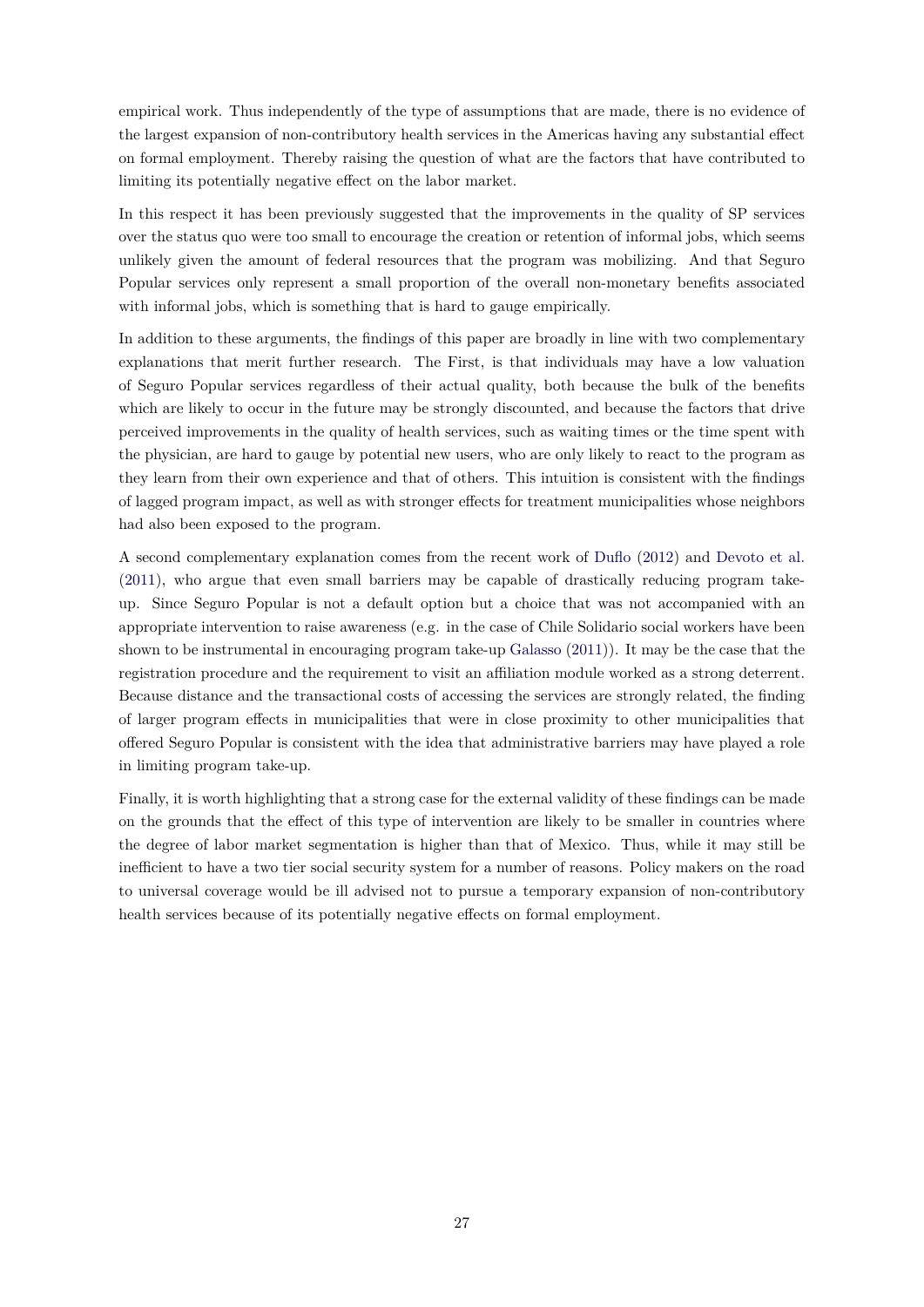#### **References**

- <span id="page-27-9"></span>**Anderson, Michael L.**, "Multiple Inference and Gender Differences in the Effects of Early Intervention: A Reevaluation of the Abecedarian, Perry Preschool, and Early Training Projects," *Journal of the American Statistical Association*, 2008, *103* (484), 1481–1495.
- <span id="page-27-8"></span>**Aroca, Patricio, Mariano Bosch, and William F. Maloney**, "Spatial dimensions of trade liberalization and economic convergence : Mexico 1985-2002," Policy Research Working Paper Series 3744, The World Bank October 2005.
- <span id="page-27-5"></span>**Aterido, Reyes, Mary Hallward-Driemeier, and Carmen Pages**, "Does Expanding Health Insurance Beyond Formal-Sector Workers Encourage Informality?: Measuring the Impact of Mexico's Seguro Popular," *Policy Research Working Paper 5785*, 2011.
- <span id="page-27-0"></span>**Azuara, Oliver and Ioana Marinescu**, "Informality and the Expansion of Social Protection Programs: Evidence from Mexico.," *Chicago University Mimeo*, 2011, pp. 1–40.
- <span id="page-27-2"></span>**Barros, Rodrigo**, "Wealthier but not much healthier: effects of a health insurance program for the poor in Mexico," *Unpublished Manuscipt Stanford*, 2008, pp. 1–46.
- <span id="page-27-11"></span>**Benjamini, Yoav, Abba M. Krieger, and Daniel Yekutieli**, "Adaptive linear step-up procedures that control the false discovery rate," *Biometrika*, 2006, *93* (3), 491–507.
- <span id="page-27-10"></span>**and Yosef Hochberg**, "Controlling the False Discovery Rate: A Practical and Powerful Approach to Multiple Testing," *Journal of the Royal Statistical Society. Series B (Methodological)*, 1995, *57*  $(1), 289-300.$
- <span id="page-27-4"></span>**Bosch, Mariano and Raymundo Campos-Vazquez**, "The trade-offs of Social Assistance Programs in the Labour Market: The Case of the Seguro Popular Program in Mexico," *Working paper's Center for Economic Studies*, 2010.
- <span id="page-27-7"></span>**Cameron, A. Colin, Jonah B. Gelbach, and Douglas L. Miller**, "Robust Inference With Multiway Clustering," *Journal of Business & Economic Statistics*, 2011, *29* (2), 238–249.
- <span id="page-27-3"></span>**Campos-Vazquez, Raymundo M and Melissa Knox**, "Social Protection Programs and Employment : The Case of Mexico's Seguro Popular Program," *Unpublished Manuscript*, 2008.
- <span id="page-27-13"></span>**Devoto, Florencia, Esther Duflo, Pascaline Dupas, William Pariente, and Vincent Pons**, "Happiness on Tap: Piped Water Adoption in Urban Morocco," NBER Working Papers 16933, National Bureau of Economic Research, Inc April 2011.
- <span id="page-27-6"></span>**Diaz-Cayeros, Alberto, Federico Estevez, and Beatriz Magaloni**, "Buying-off the Poor: Effects of Targeted Benefits in the 2006 Presidential Race," *Conference on the Mexico 2006 Panel Study*, November 2006.
- <span id="page-27-12"></span>**Duflo, Esther**, "Human values and the design of the fight against poverty," Technical Report, Harvard University 2012.
- <span id="page-27-1"></span>**Gakidou, Emmanuela, Rafael Lozano, Eduardo Gonzalez-Pier, Jesse Abbott-Klafter, Jeremy Barofsky, Chloe Bryson-Cahn, Dennis M. Feehan, Diana K. Lee, Hector Hernandez-Llamas, and Christopher J.L. Murray**, "Assessing the Effect of the 2001-2006 Mexican Health Reform: An Interim Report Card," *The Lancet*, 2007, *9550* (368), 1920–1935.
- <span id="page-27-14"></span>**Galasso, Emanuela**, "Alleviating Extreme Poverty in Chile: The Short Term Effects of Chile Solidario," *Estudios De Economia*, 2011, (38), 101–27.